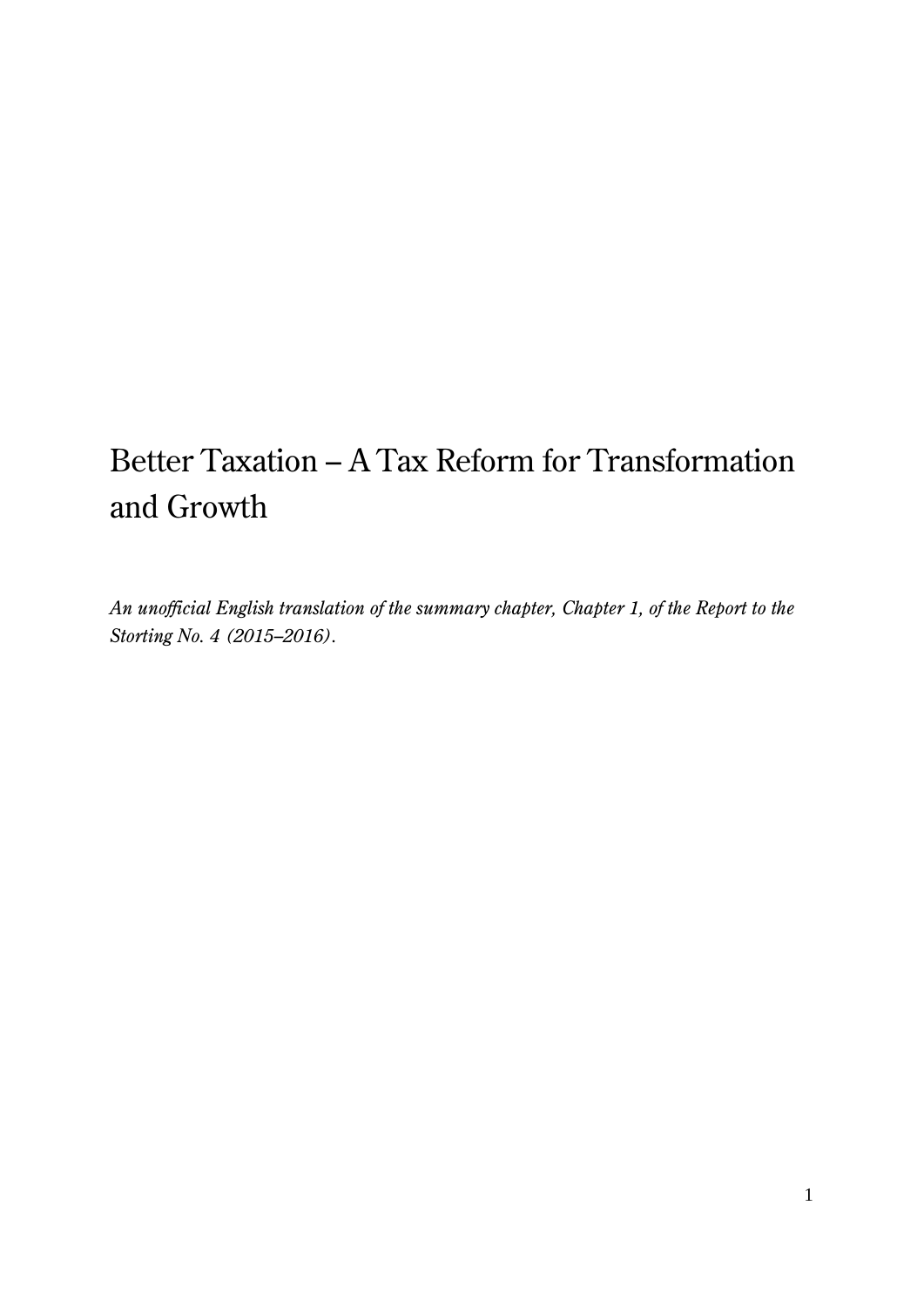# **1.1 Tax reform for transformation and growth**

Tax is a means, rather than an aim. The Government will use the system of direct and indirect taxes to finance collective benefits, ensure social mobility, achieve more efficient resource use and secure better conditions for Norwegian trade and industry. Private ownership is to be strengthened, and it must become more profitable to work, save and invest.

The main role of taxes is to fund public goods and services in the most efficient manner. Moreover, the Government plans to reduce the level of direct and indirect taxes to boost production and give families and individuals greater freedom. Direct and indirect taxes must also stimulate more environmentally friendly behaviour. Improvements to the tax system are thus a key aspect of the Government's economic policy, and one of the most important instruments for increasing productivity.

The Norwegian economy needs to undergo readjustments following many years of strong growth in demand from the petroleum industry. The mainland economy must over time make larger contributions to the financing of the increasing expenditures on pensions, health and care services. Accordingly, it is vital that the tax system does not unnecessarily weaken incentives to save, invest and work. Tax reforms with positive dynamic effects will ease the transformation process.

Since the 1992 tax reform, Norway has had a stable and well-functioning [tax system](http://www.statsbudsjettet.no/Upload/Statsbudsjett_2015/dokumenter/pdf/chapter2_tax2015_eng.pdf) with broad tax bases, relatively low rates and a high degree of equal treatment of different investments, financing forms and organisational forms. This has helped to give the business community predictable and favourable framework conditions. The Norwegian tax system must therefore continue to be based on the guiding principles of equal treatment, broad tax bases and low tax rates.

However, the tax system must be adjusted to new developments. Tax bases have become more mobile as a result of increased trade and closer market integration. This is particularly true in the case of corporate taxation. Internationally, the trend is towards lower corporate tax rates, accompanied by measures to prevent the erosion of tax bases. In the years ahead, Norway must therefore be given a robust tax system that is adapted to high international tax base mobility.

The Tax Commission was appointed to evaluate corporate taxation in light of international developments; see Official Norwegian Report (NOU) 2014:13 *[Capital](https://www.regjeringen.no/contentassets/bbd29ff81485402681c6e6ea46655fae/nou201420140013000engpdfs.pdf)  [Taxation in an International Economy](https://www.regjeringen.no/contentassets/bbd29ff81485402681c6e6ea46655fae/nou201420140013000engpdfs.pdf)*. The Tax Commission concludes that, broadly speaking, Norway has a robust tax system, and recommends the retention of the principles underpinning the 1992 tax reform. The Commission's main proposal is to reduce the corporate tax rate from 27 per cent to 20 per cent and to cut the tax rate on ordinary personal income correspondingly. The Commission proposes that the majority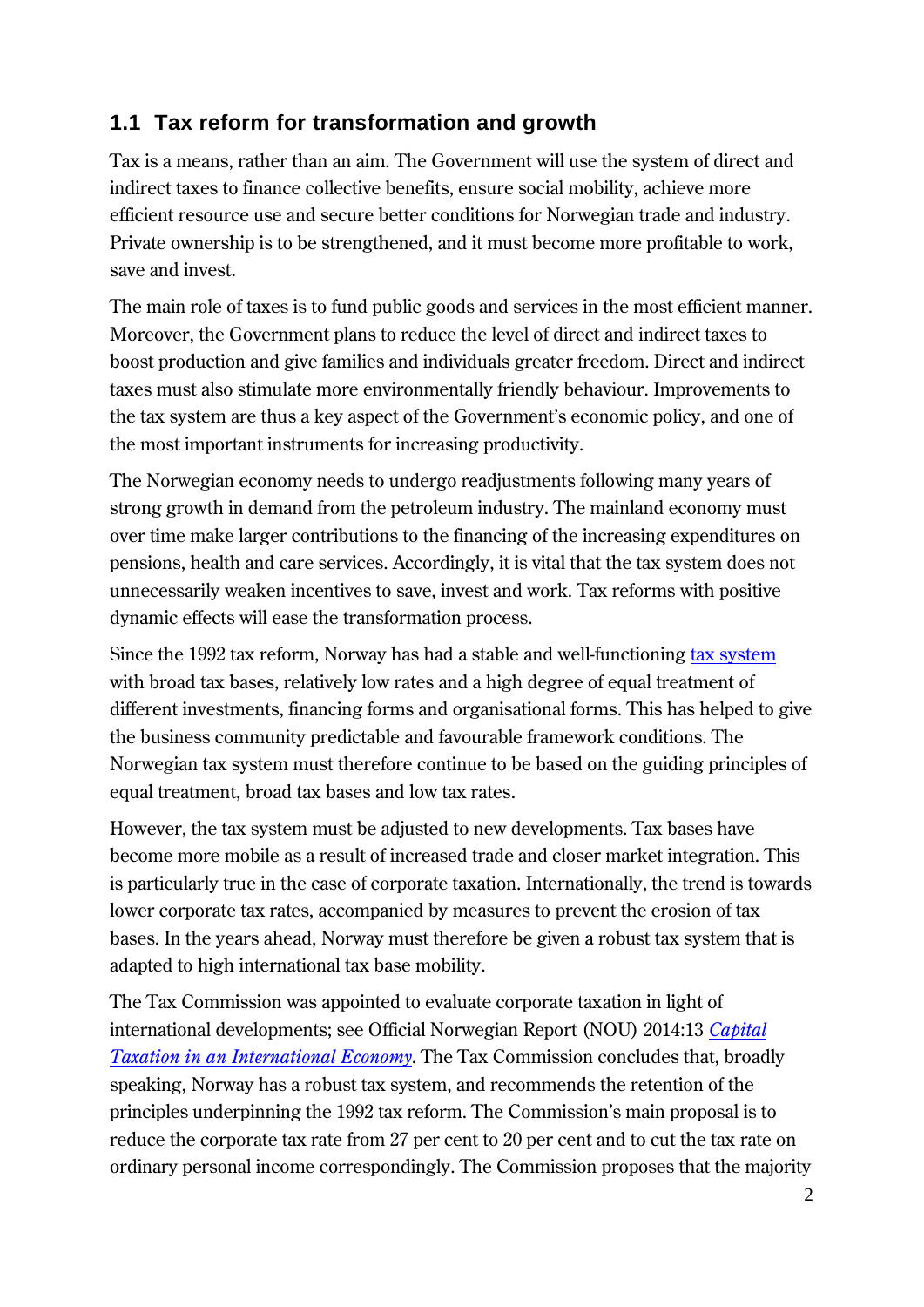of the revenue loss should be recovered through the introduction of a new progressive tax on personal income that replaces the current surtax. In order to avoid making it more profitable to transform labour income into dividends (income shifting), the Commission proposes an increase in the dividend tax for personal shareholders. The Commission also proposes other changes to corporate and personal taxation and value added tax.

Overall, the Commission's proposals entail a shifting of the tax burden from corporate tax, tax on savings and tax on work to taxes on consumption and property, among other things. This is consistent with international recommendations, including from the OECD, for developing a more efficient, growth-enhancing tax system. Several of the proposals imply the expansion of tax bases and reductions in rates. These steps will help to reduce the overall socioeconomic costs of tax collection.

The Government is of the view that The Tax Commission's report provides a good starting point for proposing a tax reform with positive dynamic effects. As the Commission points out, reductions in tax on the ordinary income of companies and persons will have positive dynamic effects through increased investment, increased labour supply and increased saving. This in turn will promote higher labour productivity, higher real wages and higher returns on real capital.

The Government recommends reducing the corporate tax rate to 22 per cent during the three-year period 2016–2018. Additional reductions will be considered in the light of the further international developments. The Government also proposes changes in the personal taxation, giving broad tax cut on labour income. Tax base expansion will facilitate further cuts in tax rates, and thus reinforce the positive dynamic effects of the reform when combined with broad tax reductions.

The Tax Commission has described one revenue-neutral alternative and one alternative entailing NOK 15 billion in tax reductions. To support the objective of boosting economic growth, facilitating transformation and creating new jobs, the Government wishes to implement a tax reform involving net tax reductions. The Government's reform proposal for the three-year period 2016–2018 entails total tax reductions of NOK 13.8 billion.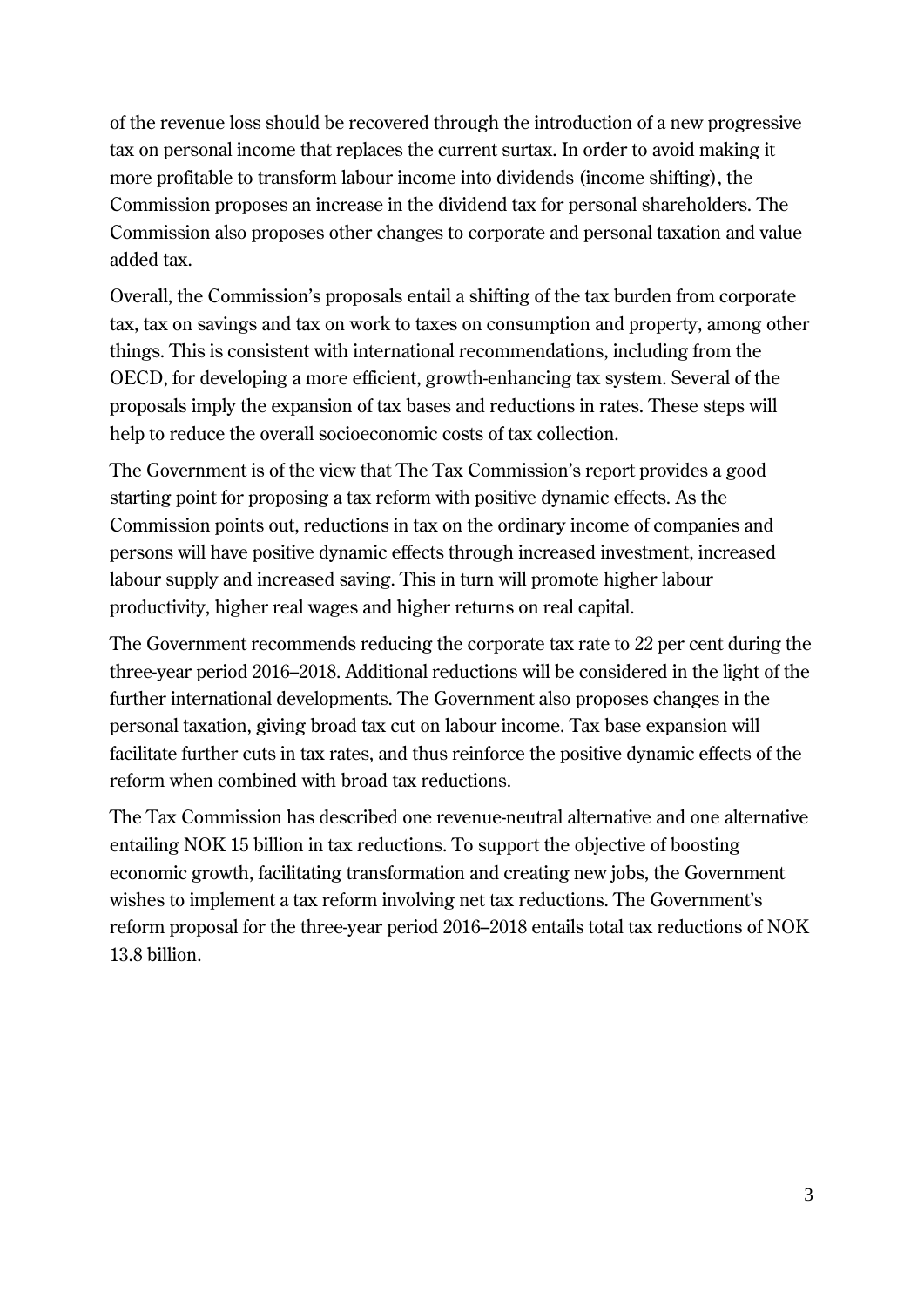# **1.2 Challenges, objectives and principles**

#### **1.2.1 The need to address future challenges**

Several factors indicate that, given normal cyclical circumstances, potential economic growth in the years ahead will not be as high as in recent decades. Over the past 40 years, Norway has developed a petroleum industry whose demand for goods and services has helped to boost mainland economic growth. Going forward, this demand is expected to decline as a proportion of mainland economic output. Lower demand from the petroleum industry will force numerous businesses currently supplying the Norwegian continental shelf to turn to new markets.

At the same, productivity growth has been low since the mid-2000s, and must rise again if living standards are to continue rising at the pace seen in recent decades. Moreover, an aging population may reduce economic growth somewhat through lower labour supply. The objectives of transformation, increased productivity and higher labour supply are all arguments in favour of reductions in the taxation of company profits, capital and work, and higher taxes on consumption.

Norway has gradually developed even closer ties with other countries through trade, labour migration and capital flows. These factors have also altered the impact of taxes on corporate investment, financing and ownership. The opportunities for both legal and illegal cross-border tax planning have increased, and there are strong indications that taxpayers are exploiting these opportunities to a greater extent than before.

The Tax Commission points out that several tax bases are more mobile than before. Not only are both companies and persons more mobile in physical terms, but the increased digitalisation of the economy is also reducing the relevance of physical presence. Further, the EEA Agreement has made such cross-border transactions easier to implement within the EEA. However, the agreement limits Norway's opportunities to enact measures to counteract profit shifting. Although increased mobility is favourable for production, it represents a challenge in the context of taxation.

Internationally, there is discussion of how national and international tax rules should be adjusted to protect the corporate tax base and counter the shifting of profits to low-tax countries, primarily through the legal exploitation of current rules. Studies indicate that the taxable profits of multinational companies do not correspond to their production levels and actual earnings.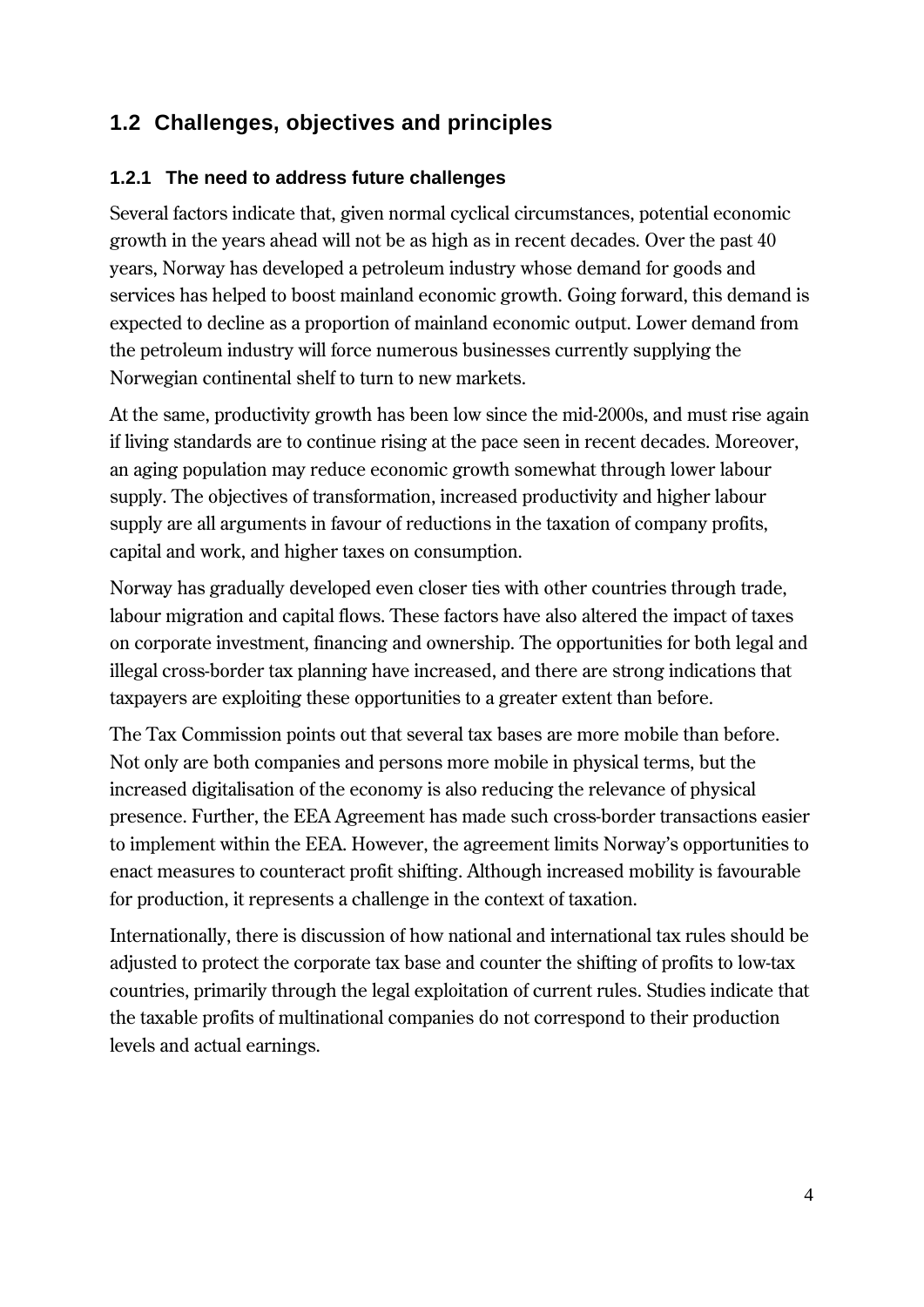

Figure 1 Statutory corporate tax rates in selected countries, 1981 – 2015. Percent Sources: OECD and The Norwegian Ministry of Finance

The Tax Commission has also pointed out that corporate taxation is changing in many countries. The average corporate tax rate in the OECD area has fallen from almost 50 per cent in the early 1980s to around 25 per cent today (see Figure 1). However, revenues from corporate taxation in proportion to the economy's total production have remained unchanged over same period. Several countries have also implemented special cuts in the tax rate for selected types of income, such as profits on certain intangible assets (patent boxes). At the same time, ever more countries are introducing rules to counter the shifting of profits and erosion of the corporate tax base. For example, many countries are limiting the deductibility of interest expenses.

The Commission emphasises three primary challenges relating to corporate taxation:

- A relatively high corporate tax rate gives incentives to invest in countries with lower tax rates.
- Debt and equity are treated differently, since costs of debt financing (interest) are deductible, whereas costs of equity financing are not.
- A relatively high tax rate gives multinational enterprises incentives to shift profits to other countries.

Many factors influence the level of investment in Norway, including access to skilled labour and natural resources, the low level of corruption and the stable political system. Investments are also impacted by the tax level. It would be particularly unfortunate if the corporate tax level were to differ substantially from the tax levels in countries that are otherwise comparable to Norway.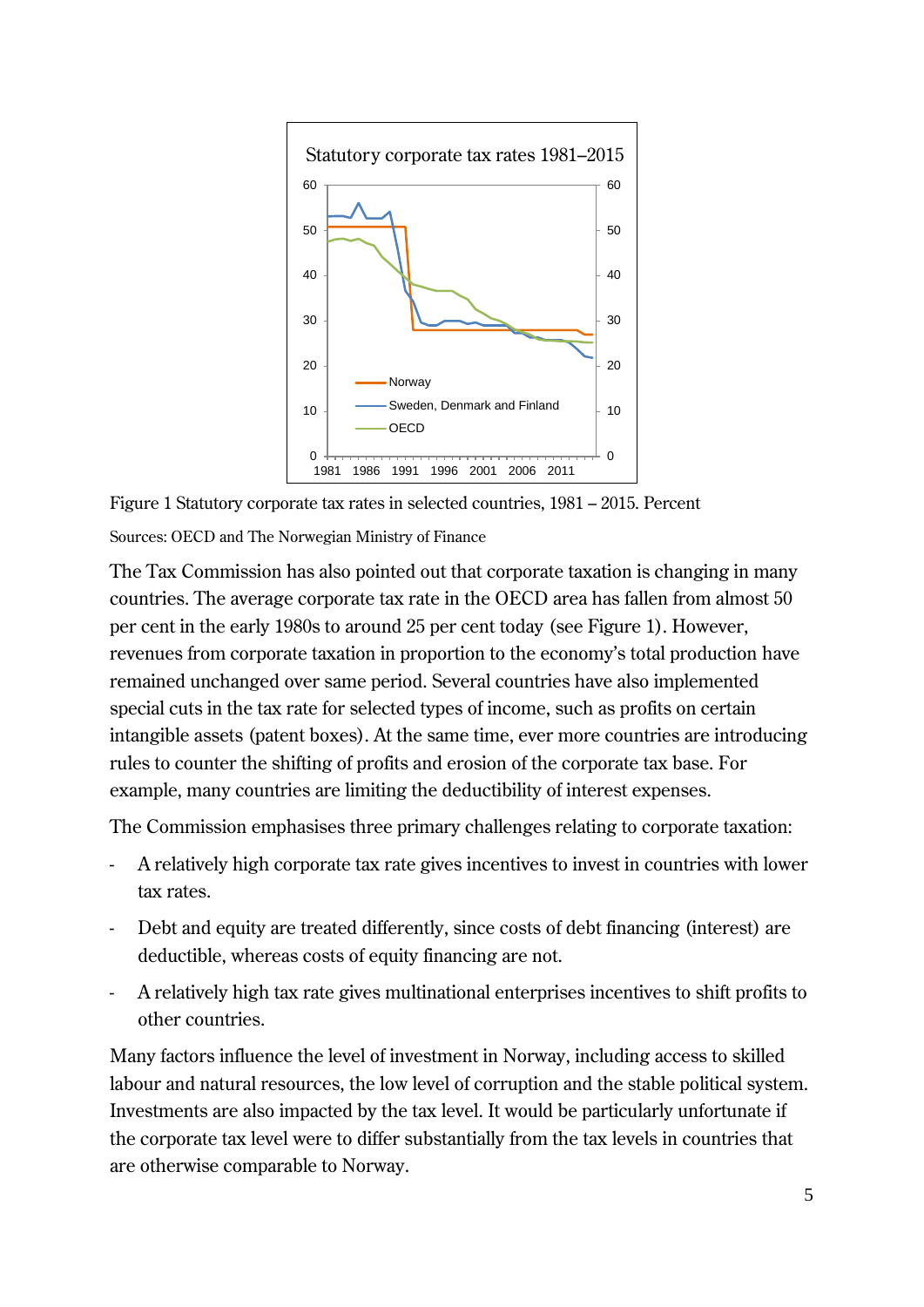In the Government's opinion, it is therefore sensible to reduce the corporate tax level in Norway to around the levels applied in comparable countries. At the same time, the Government does not want Norway to take the lead in an international race to the bottom with regard to corporate taxation. The level of taxes in Sweden and Denmark is particularly relevant, since these countries are close to Norway both socially and geographically. The effective tax rates on investments – which take into account both tax rates and tax bases – are relatively high in Norway compared to these two countries.

#### **1.2.2 Improved conditions for business activity and private Norwegian ownership**

If Norway is to offer good conditions for business activity, the total taxation of capital cannot be too high compared to other countries. The taxation of companies and shareholders, and of capital income and capital stocks, should therefore be considered together. A lower corporate tax rate will cut capital costs and make investing in Norway more attractive. This will promote higher labour productivity, higher real wages and higher returns on real capital, and thereby make an important contribution to transformation and growth.

Unlike most other countries, Norway levies a net wealth tax that increases the overall capital tax burden. The net wealth tax has several weaknesses. It undermines incentives to save, and the skewed valuation of different assets distorts saving away from business activity to residential property. This reduces the total return on savings, and the level of total saving falls. The net wealth tax restricts access to investment capital for entrepreneurs in need of Norwegian equity to finance their investments. Accordingly, the net wealth tax may cause the cancellation of projects that would otherwise be beneficial to society and create new jobs. Moreover, Norwegian owners have to pay net wealth tax on the value of their businesses even if these have not produced a return or profit in the tax year in question. This can present liquidity challenges. The net wealth tax also makes it more difficult to keep businesses in Norwegian hands, since it is only levied on Norwegian owners.

The overall tax burden on owners must be considered in a broader context. Under the Government's proposal, income taxation of Norwegian private owners will remain largely unchanged, while broad reductions are proposed for other taxpayers. To strengthen Norwegian private ownership, the Government wishes to reduce the net wealth tax further in the years ahead. The Government also intends to present an evaluation of targeted tax reductions for commercial capital at a later date.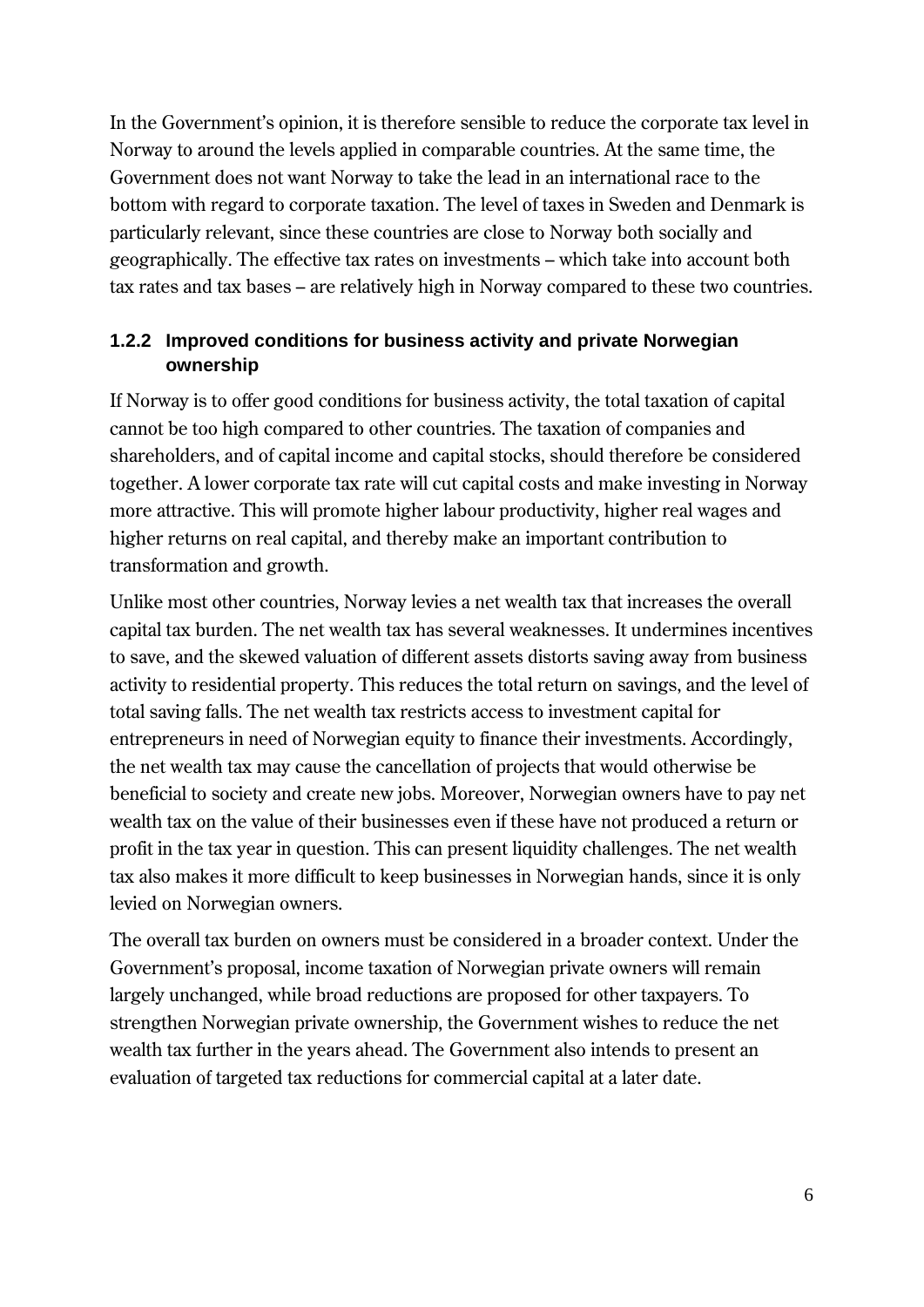#### **1.2.3 Continuation of the principles underpinning the 1992 tax reform**

Since the 1992 tax reform, Norway's tax system has been based on the principles of broad tax bases, low rates, equal treatment and symmetrical treatment of revenues and costs. The Government is of the opinion that these principles should still be fundamental in the Norwegian tax system. Like the Commission, the Government considers that Norway's tax system is generally robust, but that there is a need for adjustment in light of international developments.

It is vital that capital taxation is given as neutral a design as possible. Among other things, this means treating different investments, industries, organisational forms and funding types as equally as possible. This will help ensure that saving and investment decisions are made as free of tax considerations as possible. Norwegian capital taxation is based on the following principles:

- *Neutrality*. Different forms of ownership, forms of saving and investments should be treated equally.
- *Symmetry*. Revenues and associated costs should be treated equally.
- *Continuity*. The tax position of capital should not be altered in the event of inheritance, gift, merger, etc.
- *Coordination*. The equalisation of profits over time and between different enterprises. For example, losses should be deductible from profits.
- *Low tax rates*. This will reduce efficiency losses from taxation and make tax avoidance and tax planning less profitable.
- *Broad tax bases* that correspond to actual income. This promotes efficient use of resources.

The Tax Commission is of the view that capital taxation should apply the *residence principle*. The residence principle states that capital income must be taxed under the rules and rates applicable in the home country of the capital owner, irrespective of where the capital is invested. When applied consistently, the residence principle prevents capital taxation from making it more profitable to invest abroad than in Norway. The Government also considers that this factor should be given great weight, and that capital taxation should therefore primarily be based on the residence principle.

Emphasis must also be given to *predictability* in the context of corporate and capital taxation. A lack of stability may impact corporate investment in an undesirable manner, and weaken production. Stability and predictability require a tax system that is based on general, consistent principles with as few exceptions as possible. Moreover, it is important that the guiding principles for Norway's tax policy in the following years are based on parliamentary support, as in the case of the 1992 and 2006 tax reforms. Broad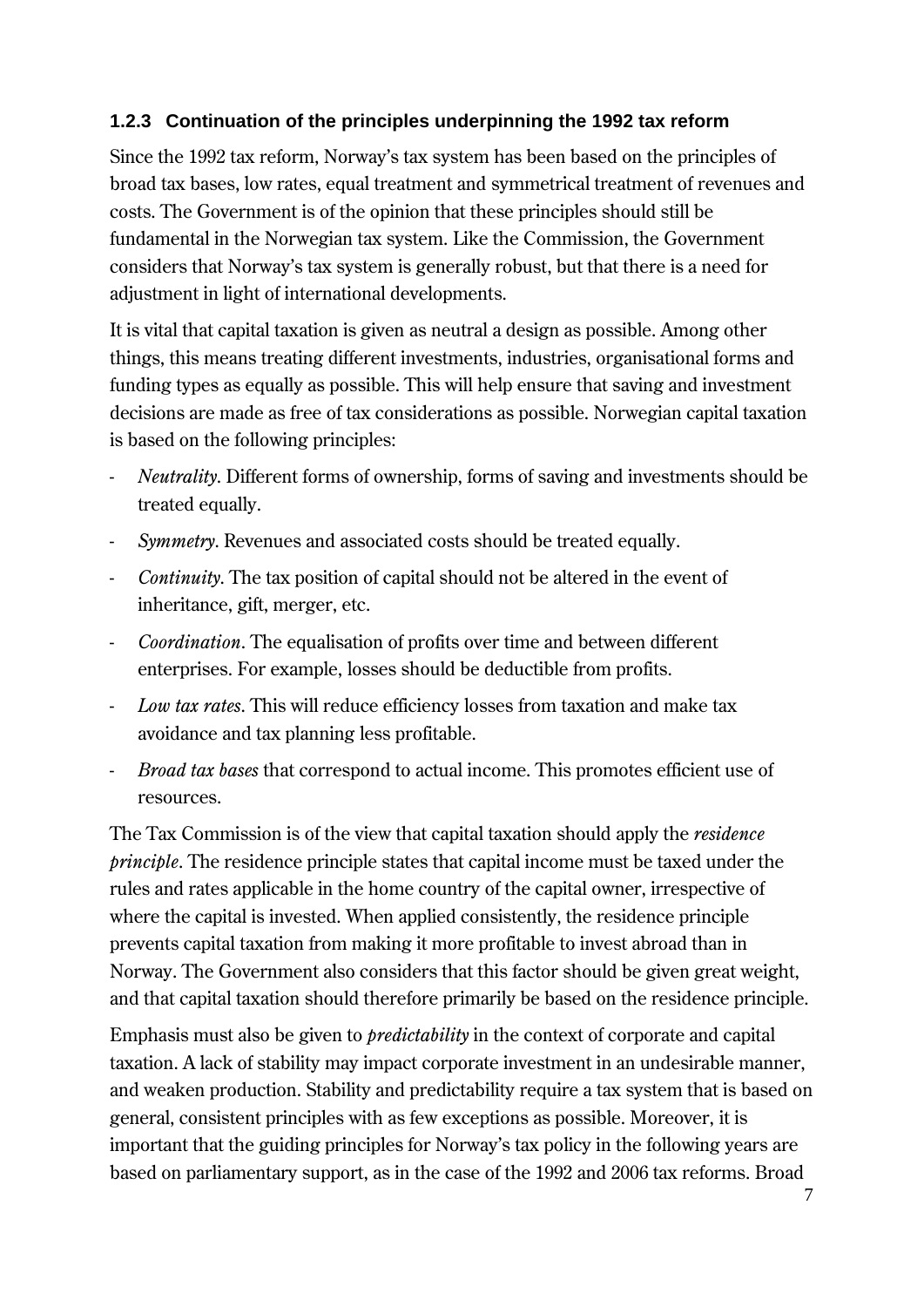support for a robust, efficient tax system ready to meet the challenges likely to arise in the years ahead is desirable. Accordingly, the Government would invite the Storting to consider the future of the tax system, on the basis of this white paper on follow-up of the Tax Commission's report as its starting point.

## **1.3 The Government's proposals**

#### **1.3.1 Choice of corporate tax system**

The Tax Commission considers alternatives to the current corporate tax model. These alternative models have in common that corporate debt and equity are treated equally, in full or in part. One category of models allows deduction of the financing costs for both debt and equity, while the second category does not permit deduction of interest. However, the models have different impacts on the profitability of investments and the incentives to shift profits out of Norway. The Commission points out that one way of strengthening investment incentives further is to adopt a so-called ACE model, which also grants deductions for the cost of equity. All of the alternative models are difficult to integrate with personal taxation. The Commission therefore recommends that the current corporate taxation model be retained.

The Commission identifies a risk of a drop in investment levels if, over time, the effective tax rates are significantly higher than in countries which are otherwise fairly similar to Norway. To bring the effective tax rates closer to the levels in Norway's closest neighbours, the Commission majority proposes cutting the tax rate to 20 per cent. The Commission recommends taxing capital income for companies and individuals equally to avoid tax planning, and therefore suggests reducing the tax rate on ordinary personal income from 27 per cent to 20 per cent.

Although some of the alternative corporate taxation models have attractive characteristics, as stated above they are also difficult to integrate with personal taxation, and may introduce opportunities for tax planning. The Government therefore supports the view that the current corporate taxation model should be retained. The Government recommends a reduction in the corporate tax rate to 22 per cent over the period 2016– 2018. Further reductions should be considered in light of international developments. Finland, Iceland and the United Kingdom all have a tax rate of 20 per cent, while Sweden's rate is 22 per cent (see Figure 2). Denmark plans to reduce its rate to 22 per cent. The effective tax rates in Sweden and Denmark are lower for certain investments due to generous depreciation rules. The Government has already proposed a substantial cut in the corporate tax rate in its 2016 budget. The rate of tax on ordinary income for both individuals and companies will be cut from 27 per cent to 25 per cent.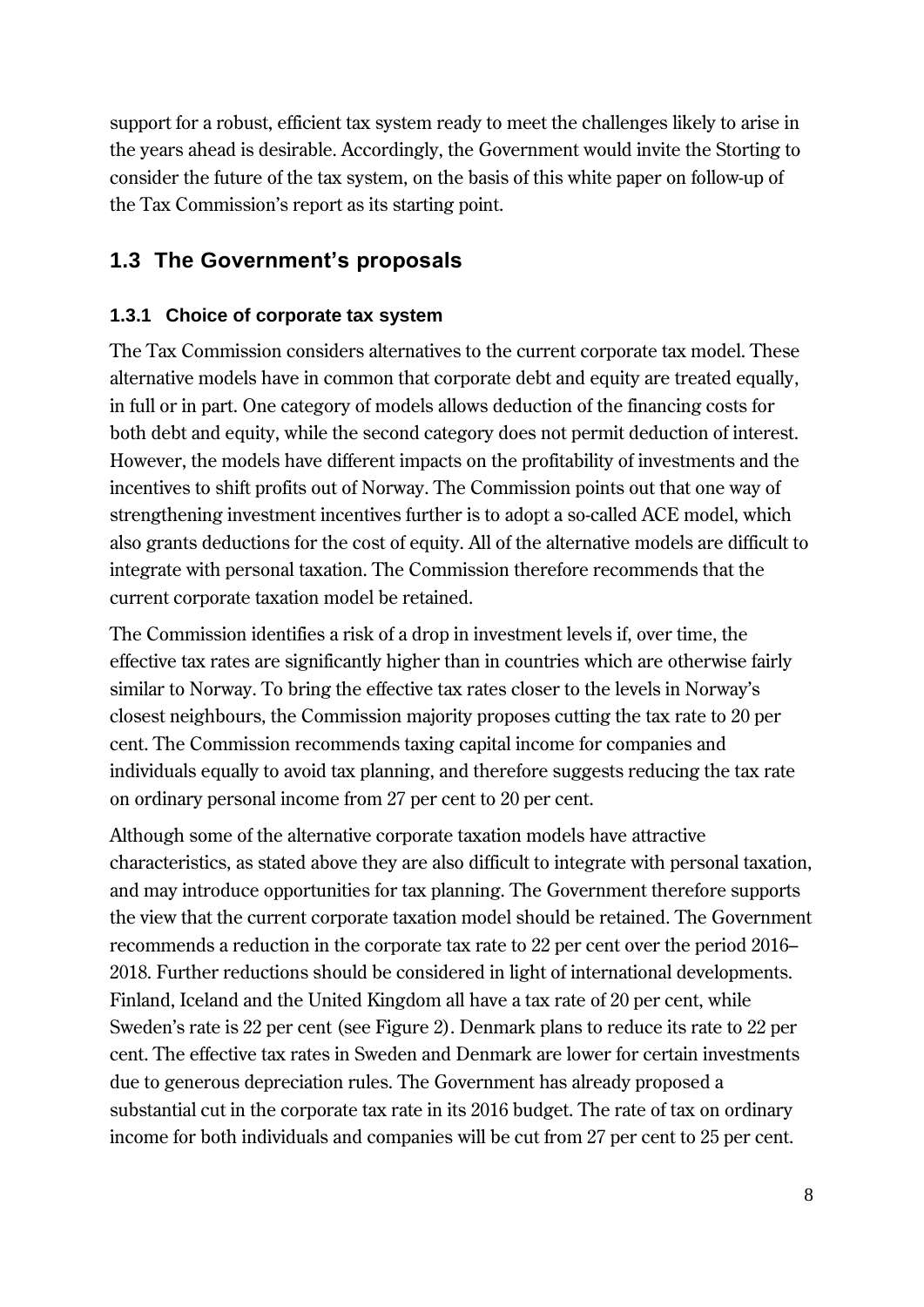

Figure 2 Statutory corporate tax rates in 2015. Per cent Sources: OECD and KPMG Corporate Tax Rate Survey.

In the Government's view, there are good reasons for broadening the tax bases to compensate for some of the revenue loss resulting from a reduced corporate tax rate. Several specific expansions of the corporate tax based are proposed, which in turn gives room to reducing the tax rate. The proposals will also curb profit shifting and give incentives to a more effective use of resources.

In an open economy with mobile tax bases, it is particularly important to protect revenues from taxes on economic rents on immobile natural resources. This suggests that the overall taxation of industries with economic rent should not be reduced as a result of cuts in the corporate tax rate. In isolation, reduced corporate taxes will entail lower taxation of industries with economic rent, which is not desirable. The Government therefore recommends combining lower corporate tax rates with an adjustment of the tax on economic rents. In 2016 the Government proposes a 2 percentage points increase in the tax rate on economic rents for the oil & gas and the hydropower industries, which gives a certain loss in revenue. When the corporate tax rate is further reduced, the taxation of economic rents should be adjusted so that the total revenue from industries with economic rents is not further reduced.

### **1.3.2 Changes in personal income taxation**

The Government is of the opinion that, in principle, the tax rates on ordinary income should be the same for personal and corporate tax payers. This view underpins both the changes in the Amendment to the Budget 2014 and the Government's tax proposal for 2016.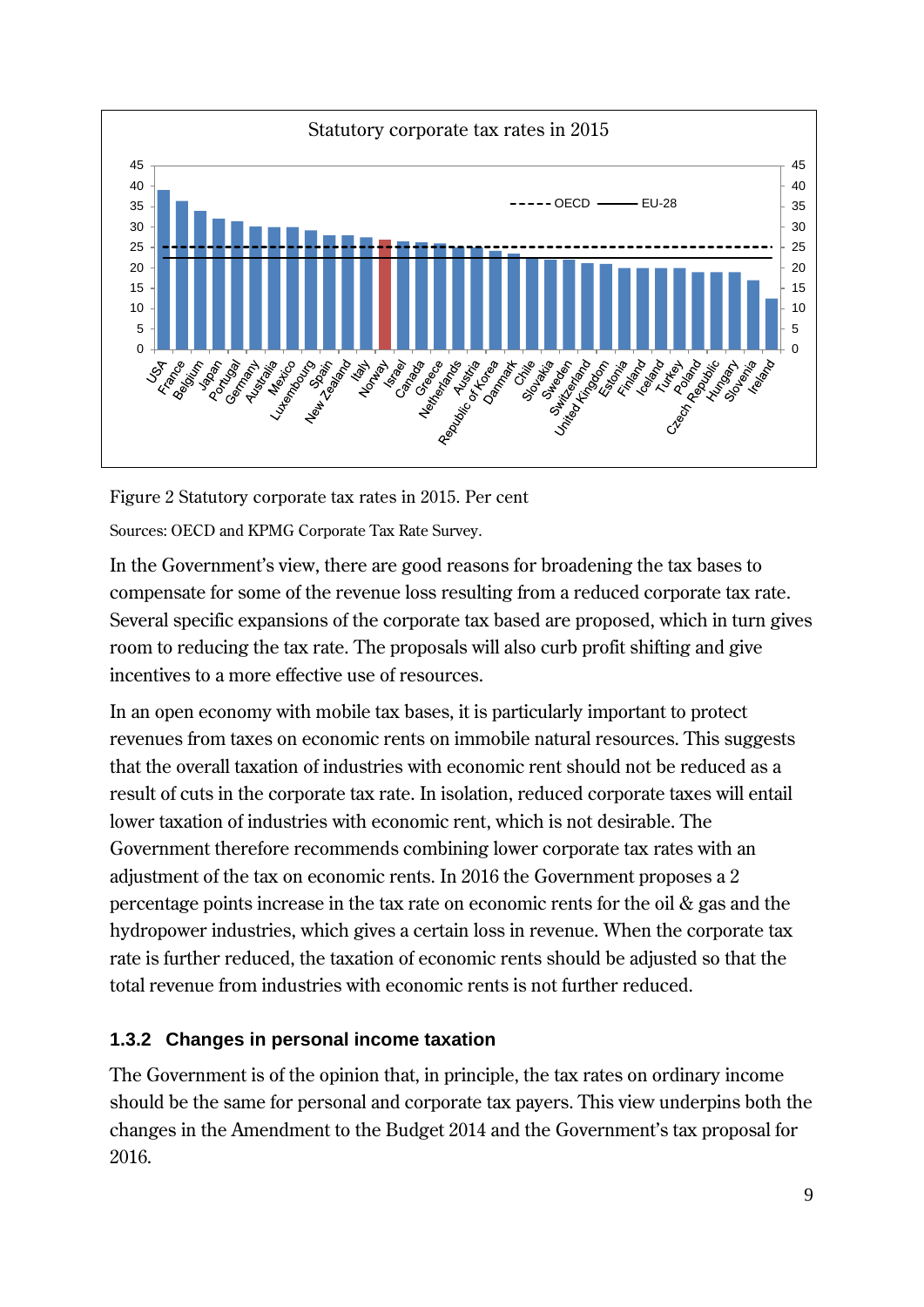A special, lower corporate rate would create incentives to save tax by earning capital income at a low rate in a company and deducting capital expenditures at a high rate in the personal tax return. This can be achieved by shifting existing debt and equity between the personal and corporate sector. Taxpayers could also exploit a tax rate differential through new tax-motivated tax planning. The tax system should not encourage such arrangements. Since the 1992 tax reform, the tax system has featured a common tax rate on ordinary income. This has produced a simple, uncomplicated system and limited the opportunities for personal-corporate tax planning.

A further disadvantage of a special, lower corporate tax rate is that it would promote differential treatment of different organisational forms. This is because sole proprietorships and partnerships cannot automatically be granted the same tax reduction as limited liability companies. Moreover, a lower tax rate on ordinary income for personal tax payers will also have positive effects on the Norwegian economy by making it more profitable to save and work. Higher saving and increased labour supply will make the economy more productive, and thereby boost tax revenue over time.

A lower tax rate on ordinary income will result in a substantial revenue loss within the personal taxation. Tax Commission proposes recovering the majority of this revenue loss by introducing a new progressive tax on (gross) personal income that replaces the current surtax.

Some consultation parties have pointed out that an increased emphasis on gross taxation may be undesirable from an ability to pay perspective. However, several factors indicate that this is not a major problem. At present, considerable deductions from ordinary income are already granted. These often far exceed the real expenses incurred in earning income (e.g. the minimum deduction and the agricultural deduction), or have a weak link with the associated income (e.g. the interest deduction and various special deductions). Further, the lowest incomes are for the most part not affected by higher tax on personal income.

The Government recommends that the tax on personal income is designed such that the tax on labour is reduced for most tax payers. In its 2016 budget, the Government proposes replacing the current surtax with a new progressive gross tax incorporating four brackets (the bracket tax), where the upper two brackets correspond to the present surtax. Under the Government's proposal the total marginal tax rate in 2016 will be reduced by 0.4 percentage points for a majority of personal tax payers. This will stimulate labour supply and grant tax reductions to broad groups of tax payers. Over the two-year period 2017–2018, the Government proposes to reduce the marginal rate on personal income further, by 0.4 percentage points for most wage earners.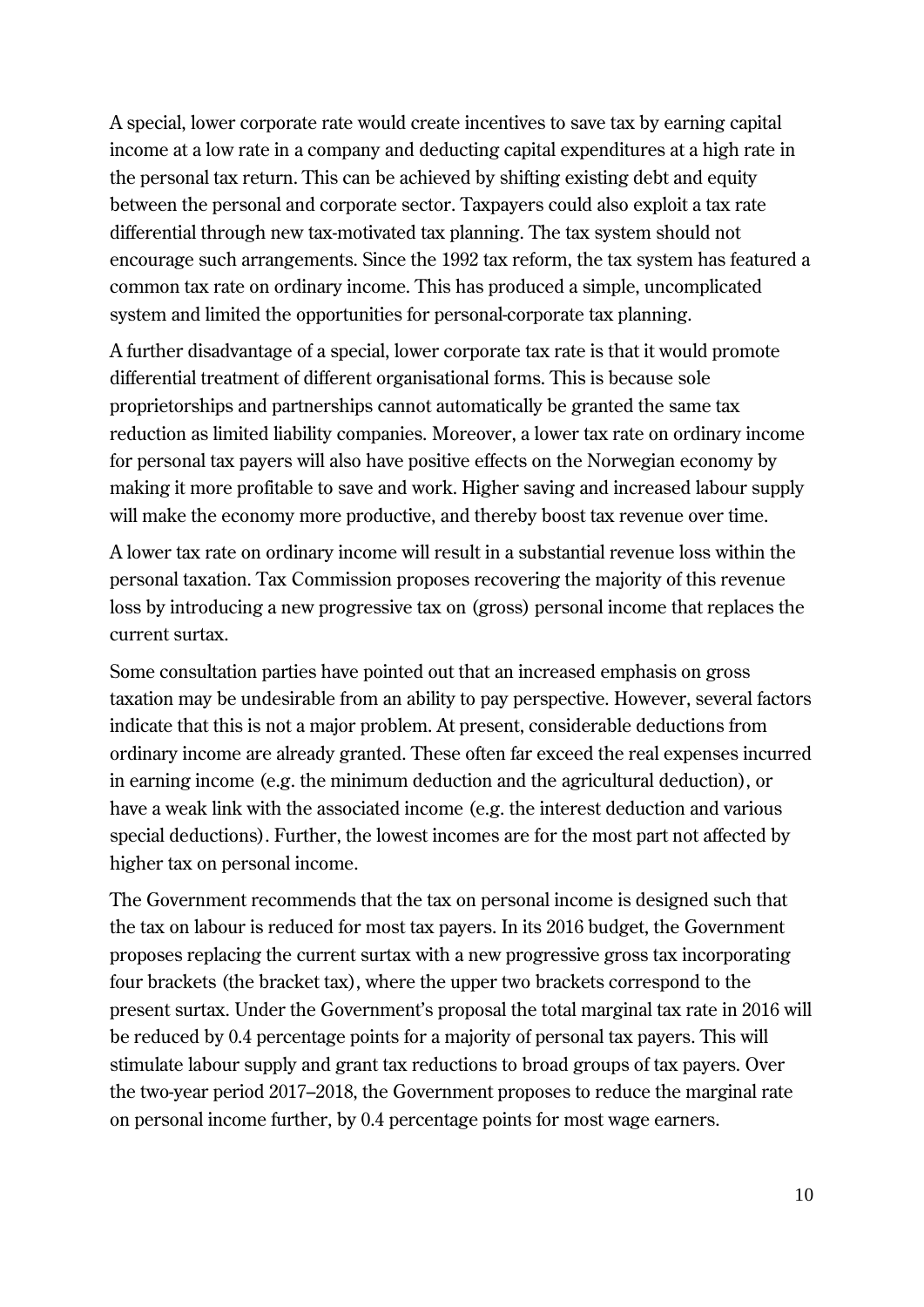Broadening the income tax base allows for lower tax rates and makes the system less complicated. This will stimulate higher labour force participation and reduce bureaucracy. Although pure efficiency considerations indicate that deductions and special arrangements should be limited, several of these serve specific purposes. In many cases, it would be more effective to give direct support through the expenditure side of the budget. The Government considers that, in the context of a major tax reform with tax reductions to broad groups, it is appropriate to review different deductions and special arrangements in the personal taxation system. A broad tax base can facilitate further reductions in the marginal tax rate on personal income.

Reducing the corporate tax rate will also reduce the overall tax levied on dividends, and thus in isolation making it more profitable to convert labour income into dividends (income shifting). The Commission takes the view that the tax levied on dividends exceeding the allowance for shareholder equity should be increased. The Commission proposes making dividends a separate tax base subject to a separate tax rate.

The current tax system is characterised by a low, flat tax on capital income and corporate income and a higher, progressive tax on pension and labour income. The shareholder model, which implies that shareholders are taxed on ownership income exceeding the allowance for shareholder equity, is designed to reduce the motivation to engage in income shifting and thereby make the tax system more redistributive. The Government regards it as important that the tax system is seen as legitimate, and that excessive motivation to engage in income shifting therefore should be avoided. If the marginal tax rates on dividends and wage income differ, it will be profitable for persons to convert labour income into dividends.

The Bondevik II Government's white paper on tax reform emphasised, among other things, that broad acceptance of the tax system depends on equal tax treatment of labour income, irrespective of whether the income is earned by an employee, an active owner of a limited liability company or a self-employed person; see Report to the Storting No. 29 (2003–2004). This white paper, which was based on the recommendations of the Skauge Commission (NOU 2003: 9), paved the way for the 2006 tax reform, which introduced the current shareholder model with a tax on dividends exceeding the allowance for shareholder equity and lower tax rates on labour income. The Bondevik II Government also pointed out weaknesses in the net wealth tax, and expressed that it wanted to reduce it before eventually removing it. Implementation of this tax switch was interrupted by the Stoltenberg II Government, which chose to maintain the net wealth tax.

The incentive to engage in income shifting is determned by the difference between the marginal tax on wage income including employer's social security contributions and the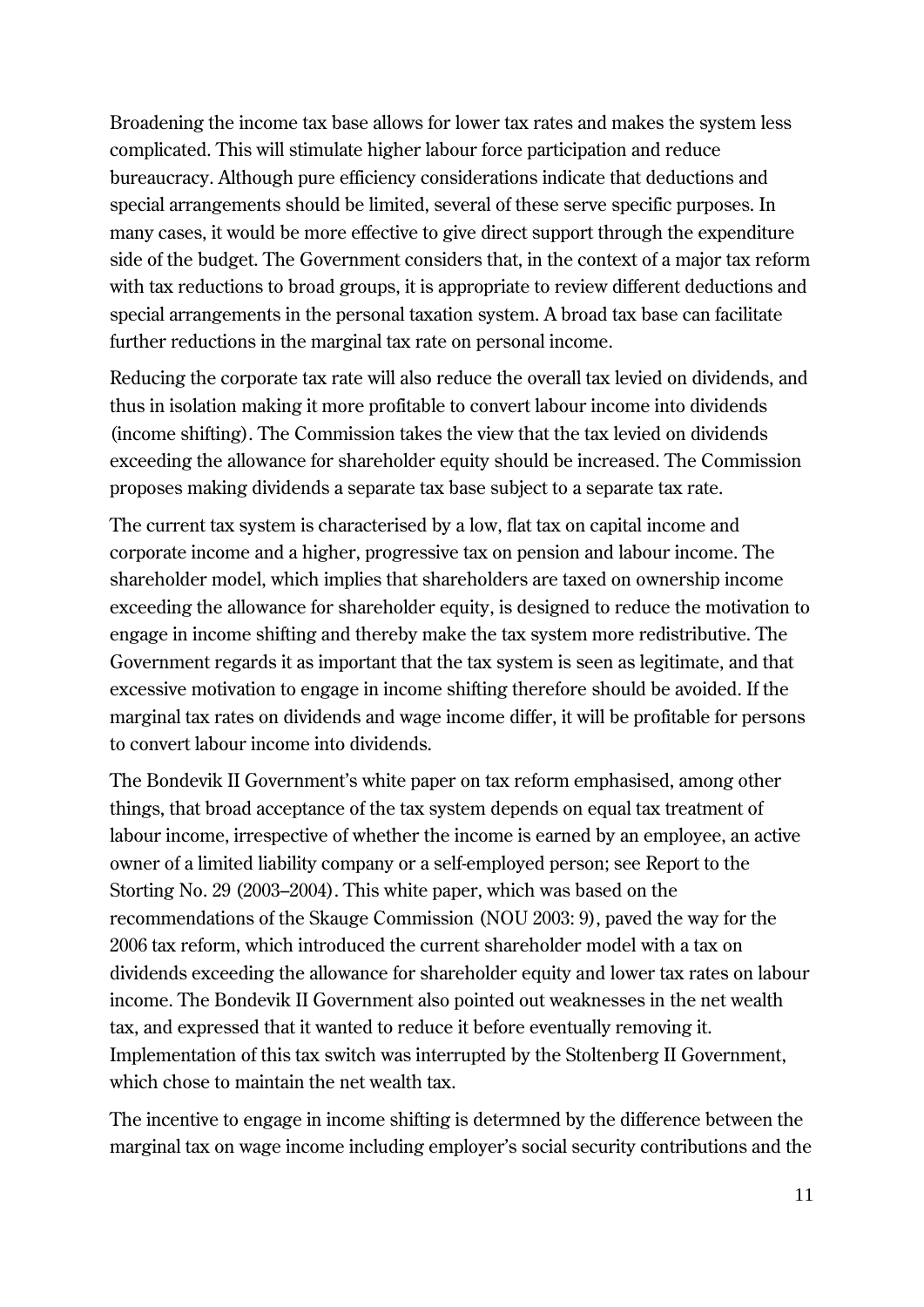marginal tax on dividends including corporate tax. Since the 2006 reform, an aim has been to ensure that the maximum marginal tax on wage income including employer's social security contributions does not exceed the marginal tax on dividends including corporate tax by too much. The tax rate differential is currently 7 percentage points (see Figure 3), whereas it was 6.1 percentage points from 2006 to 2013. A lower tax rate on ordinary income for persons and companies will increase the rate differential because dividends will benefit from the tax rate reduction twice, i.e. both at the corporate level and upon distribution/realisation. Even if the marginal tax on labour is reduced somewhat, it will be necessary to raise the dividend tax levied on shareholders. Tax Commission proposes to completely eliminate the difference between the marginal tax on dividends and wage income.



Figure 3 Top marginal tax rates on wage income and dividends

Source: The Norwegian Ministry of Finance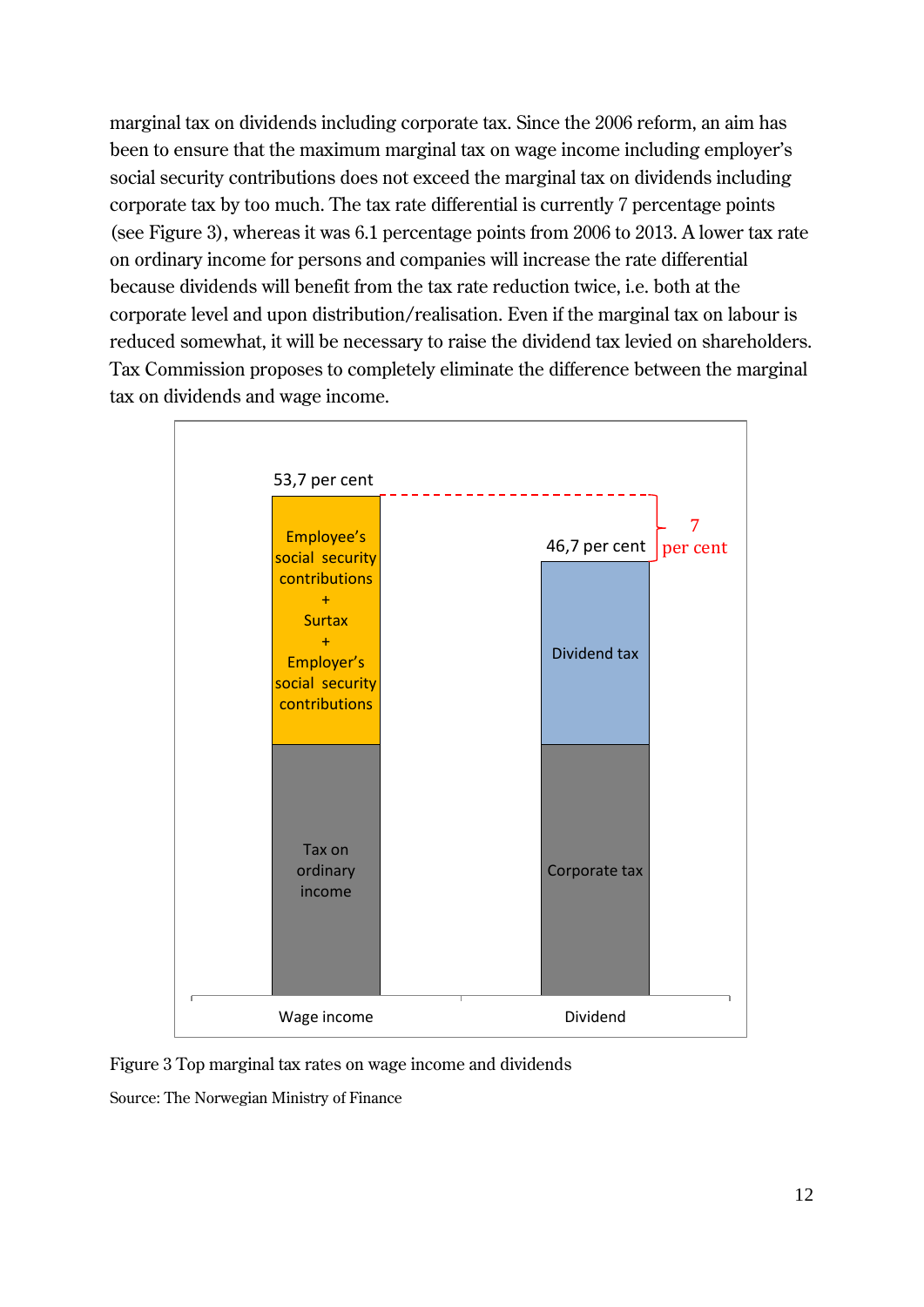An increase in dividend tax also has disadvantages. These include the motivation to avoid the dividend tax and the motivation to emigrate from Norway. The Government does not intend to increase the overall tax level faced by Norwegian owners as proposed by the Commission. An increase in the tax rate on dividends which follows from the reduced corporate tax rate will by itself reduce the tax levied on owners on new profits. This is because part of the dividend is shielded against dividend tax, whereas the company's profits are taxed in full.

The Government proposes that the marginal tax rate on dividends including corporate tax should be kept at approximately the current level. Given a corporate tax level of 22 per cent, this implies a dividend tax levied on shareholders of just below 32 per cent by 2018. This reflects the changes proposed in the National Budget 2016. A lower marginal rate of tax on wage income will reduce the motivation to engage in income shifting compared to the present situation.

#### **1.3.3 Sole proprietorships and the treatment of different organisational forms**

The owners of sole proprietorships are taxed on a recurrent basis on both their business income and other income (the self-employed model). The Tax Commission did not discuss the taxation of sole proprietorships separately, although the Commission's proposed changes to personal taxation will impact this group as well. First, the reduction in the rate of tax on ordinary income for individuals will also apply to owners of sole proprietorships. Second, a new gross tax introduced to replace the current surtax will also apply to calculated personal income under the self-employed model.

Self-employed persons who operate sole proprietorships currently pay less tax than employed persons (see Figure 4). At medium and higher income levels, self-employed persons pay tax at approximately the same level as owners of limited liability companies. The Commission's proposals would result in higher marginal tax for shareholders than self-employed persons operating sole proprietorships. In the Government's view, substantial differences between sole proprietorships and corresponding limited liability companies are undesirable. As stated, the Government is of the opinion that the dividend tax must be increased, but also that the disadvantages of a tax increase may indicate that the tax should be increased by less than proposed by the Commission. Under certain circumstances, this will also promote more equal treatment of enterprises organised as companies and sole proprietorships, particularly where such enterprises are labour-intensive.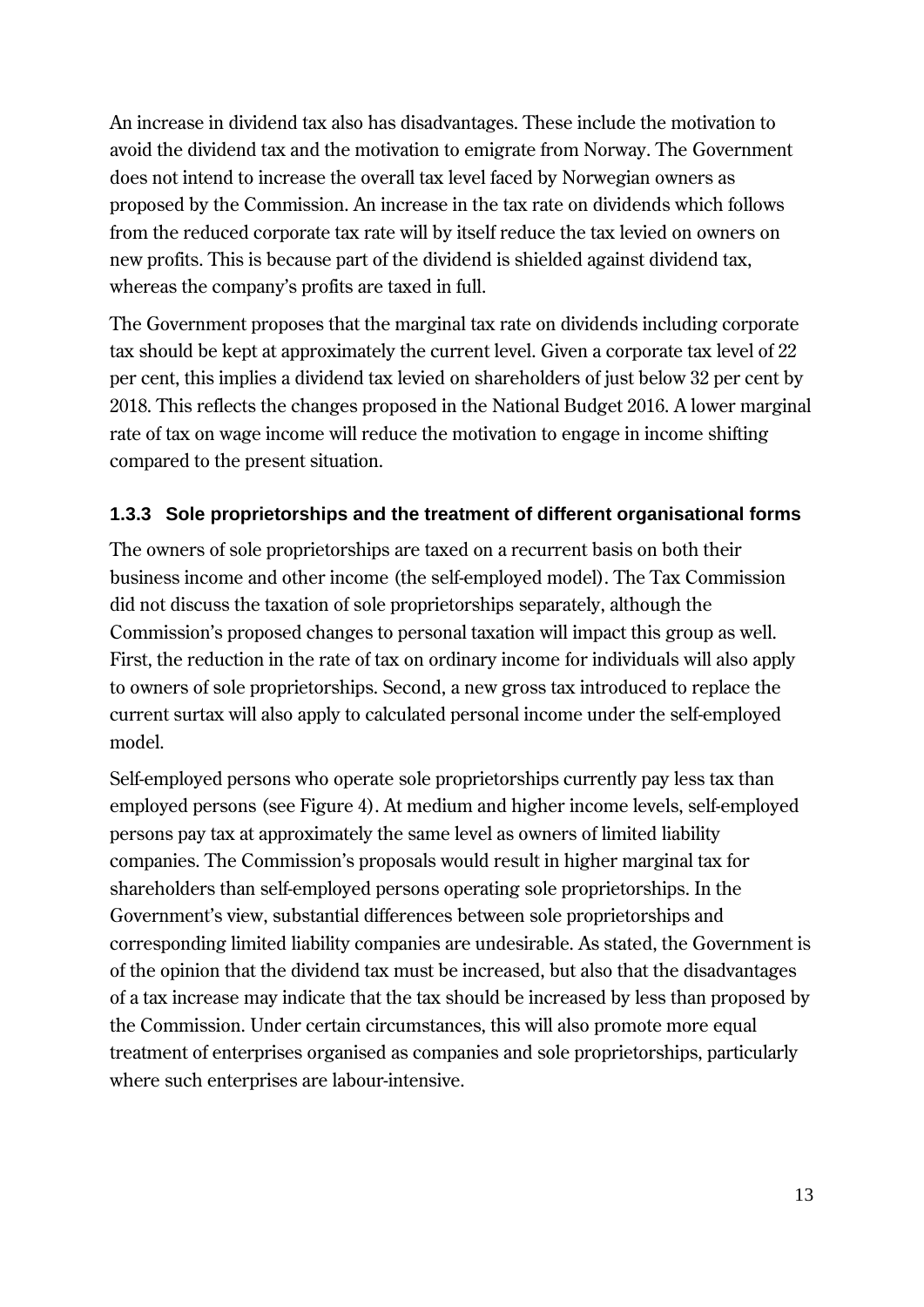

Figure 4 Estimated average tax rate for different business organisations. Labour intensive production without real capital and employees. Per cent

Source: Ministry of Finance.

#### **1.3.4 Measures to counteract profit shifting**

Multinational groups of companies can shift profits earned in Norway to countries with lower tax rates. This is typically done through incorrect pricing of cross-border transactions between group companies, for example interest deductions and payments for intellectual property rights. In principle, goods and services passing between companies in the same group must be priced on market terms, i.e. in accordance with the so-called arm's length principle that Norway generally applies both domestically and in Tax Treaties. In some contexts, however, the arm's length principle is difficult to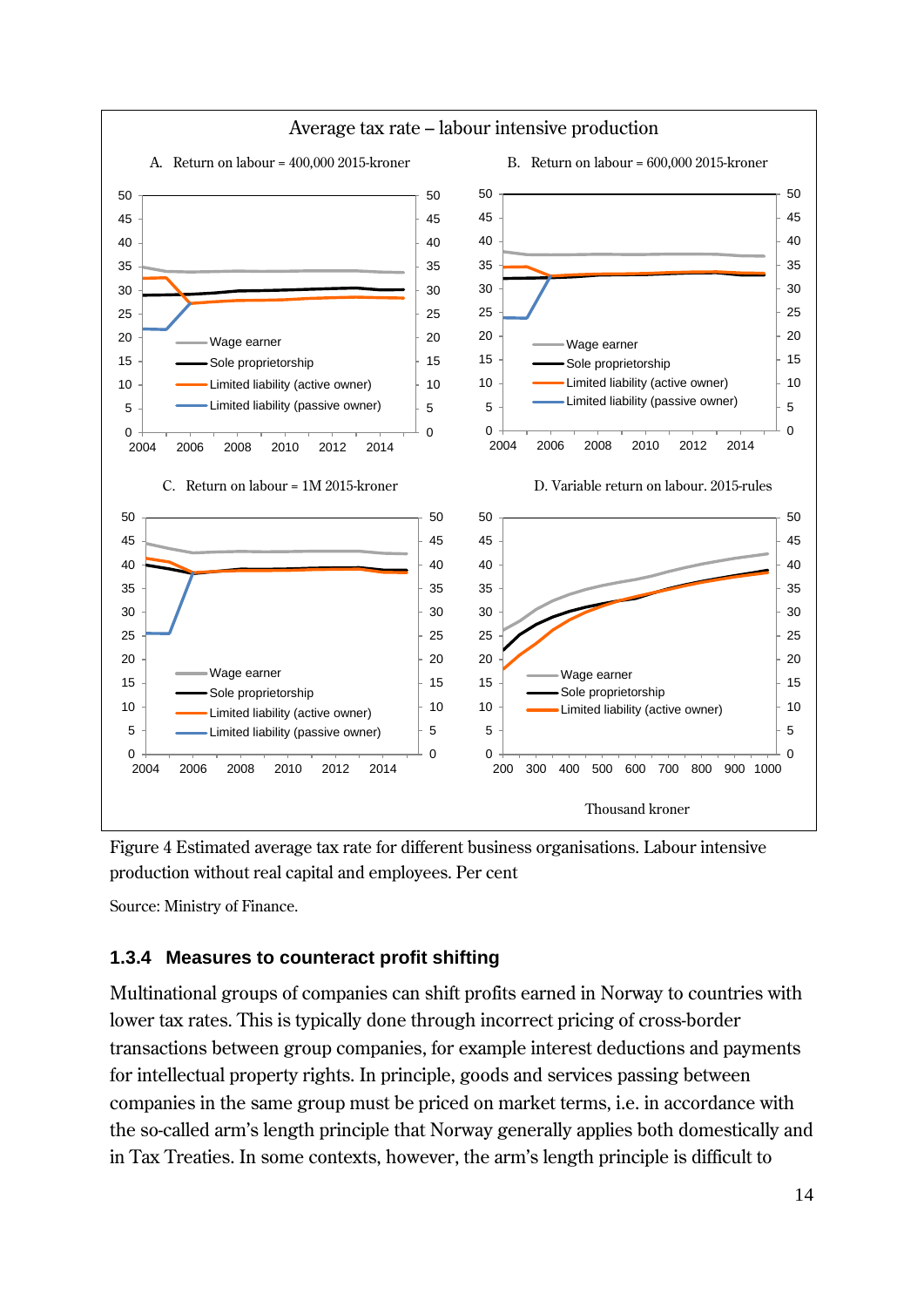apply correctly. The current application of the arm's length principle may also in itself offer opportunities for profit shifting in certain areas, for example through interest deductions.

Profit shifting was an important reason for the appointment of the Tax Commission. A lowering of the corporate tax rate will make profit shifting less profitable, but will not solve the problem entirely. Profit shifting erodes the tax base and reduces the central government's tax revenues. Moreover, profit shifting distorts competition to the disadvantage of national companies, who become subject to higher effective taxation than multinationals. Over time, this will weaken the legitimacy of corporate tax. The Government therefore considers it important to take steps to counter profit shifting wherever possible. Many of the Tax Commission's proposals in this area should therefore be implemented. However, the scope for introducing effective anti-profit shifting measures may be restricted by Norway's international obligations.

The Tax Commission proposes introducing a withholding tax on interest payments, payments for the use of intellectual property rights (royalties) and lease payments relating to certain tangible assets. The Ministry of Finance anticipates that levying withholding tax on such payments will be an effective means of preventing multinationals from transferring profits through disproportionately large loans or taxmotivated pricing of internal transactions. Norway is one of few countries that do not levy such withholding tax in domestic law. Most countries have national law and provisions in tax treaties to alleviate any double taxation that may arise. These may mean that withholding tax does not increase the overall tax burden, but simply allocates the taxing rights between the countries. The Government recommends the introduction of withholding tax on interest and royalty payments, and intends to circulate a proposal for consultation.

The majority of the Tax Commission also proposes that the opportunity for companies to make interest deductions should be restricted. Among other things, it has been proposed that the interest deduction limitation should cover all interest, i.e. also interest paid to independent lenders. The Government agrees with the Commission majority that the interest deduction limitation rule should be made stricter. In its 2016 budget, the Government has therefore proposed that the rule's deduction limit should be reduced from 30 per cent to 25 per cent. The Government also agrees with the Commission majority that, in principle, the rule should become stricter so that it also covers profit shifting through interest payments to independent lenders (external interest). This is conditional upon a satisfactory solution being found to prevent the elimination of a deduction in respect of real interest. This autumn, the OECD will publish recommendations on national interest deduction limitation rules. These recommendations are likely to provide for the exclusion of external interest, but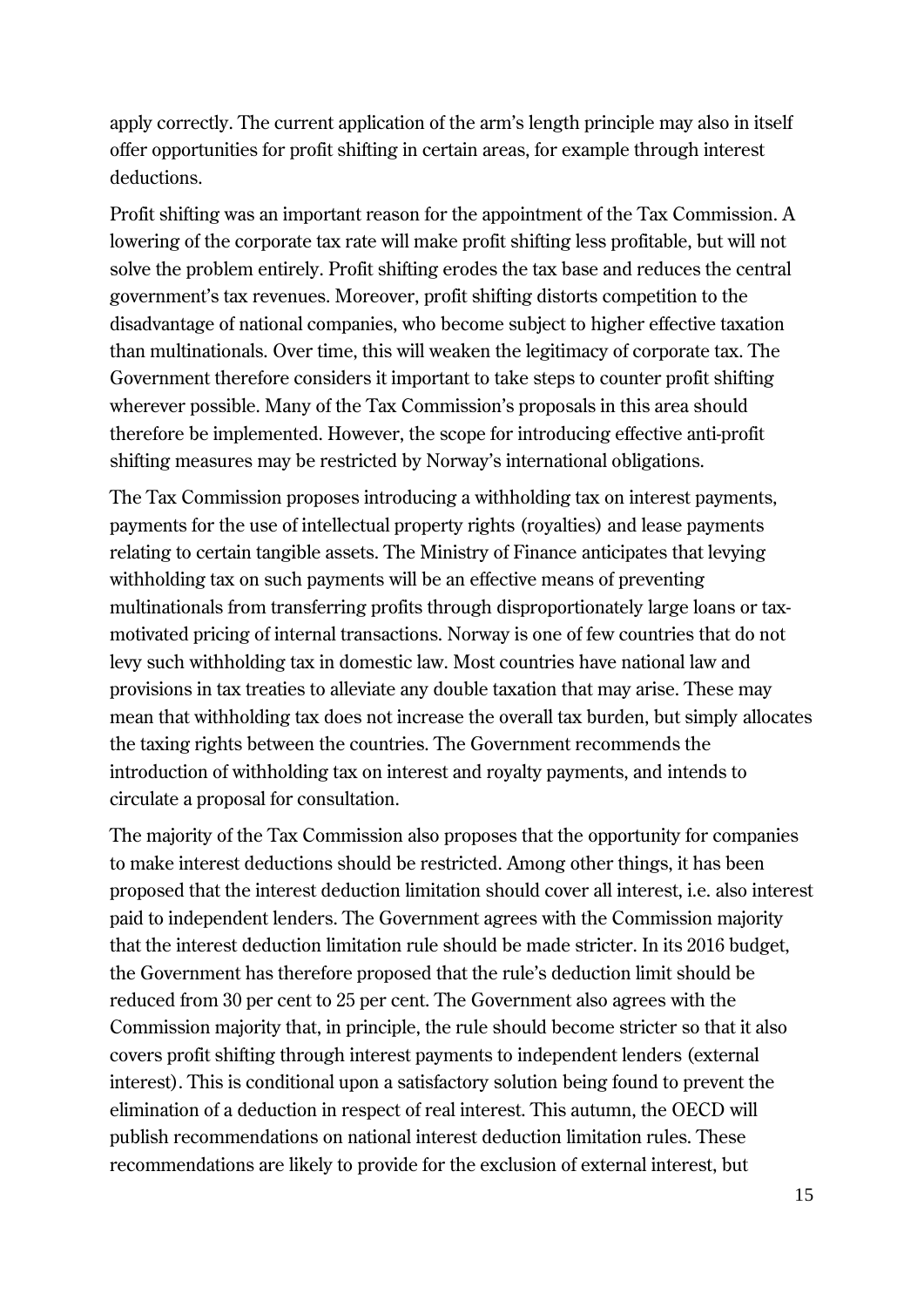simultaneously to provide that groups should be permitted to deduct their total (global) interest costs to independent third parties. Any global rule will require further study.

The Commission also proposes a number of other anti-profit shifting measures, including the introduction of a statutory general anti-avoidance rule that permits the authorities to set aside tax-motivated transactions that conflict with the purpose of the rules. The Ministry of Finance intends to follow up on this proposal, and has therefore launched an external study to examine it. In line with the Commission's recommendation, the Ministry also sees good reasons for tightening up the Tax Act's definition of «residence» with respect to companies. This will help to prevent companies from becoming "homeless" and thus avoiding full taxation in any country. The Ministry intends to circulate a proposal for consultation. The OECD countries have agreed to introduce country-by-country reporting by multinational groups to the tax authorities. The Ministry will follow up this agreement by circulating for consultation a proposal on implementation in Norwegian law.

#### **1.3.5 Cross-border income from equity**

The Tax Commission has discussed the need for a change in the taxation of crossborder income from equity. In this connection, it is pointed out that it is, in principle, desirable for the residence principle to be applied consistently. Consistent application of the residence principle when taxing income from equity would require the ongoing taxation of Norwegian shareholders in respect of revenues earned by foreign companies. Although this appears rather unrealistic, there may nevertheless be reason to consider changes in the taxation of cross-border income from equity to ensure more equal treatment of Norwegian owners' investments at home and abroad. The objectives of reducing opportunities for profit shifting and the erosion of the tax base also suggest that the rules should be made stricter. However, this must be weighed against administrative considerations. In addition, the scope for stricter rules is limited by Norway's international obligations, primarily under the EEA Agreement.

The Commission has proposed certain changes to the exemption method, the shareholder model and the NOKUS rules. As regards the exemption method, the Ministry of Finance agrees with the Commission that it is important to have rules to prevent income earned in low-tax countries from being channelled through companies in EEA countries. The Ministry therefore intends to monitor developments in EEA law and evaluate Norway's regulatory framework on an ongoing basis

The Ministry will also evaluate the NOKUS rules more thoroughly. This review will include an examination of whether the current distinction between active and passive income is appropriate.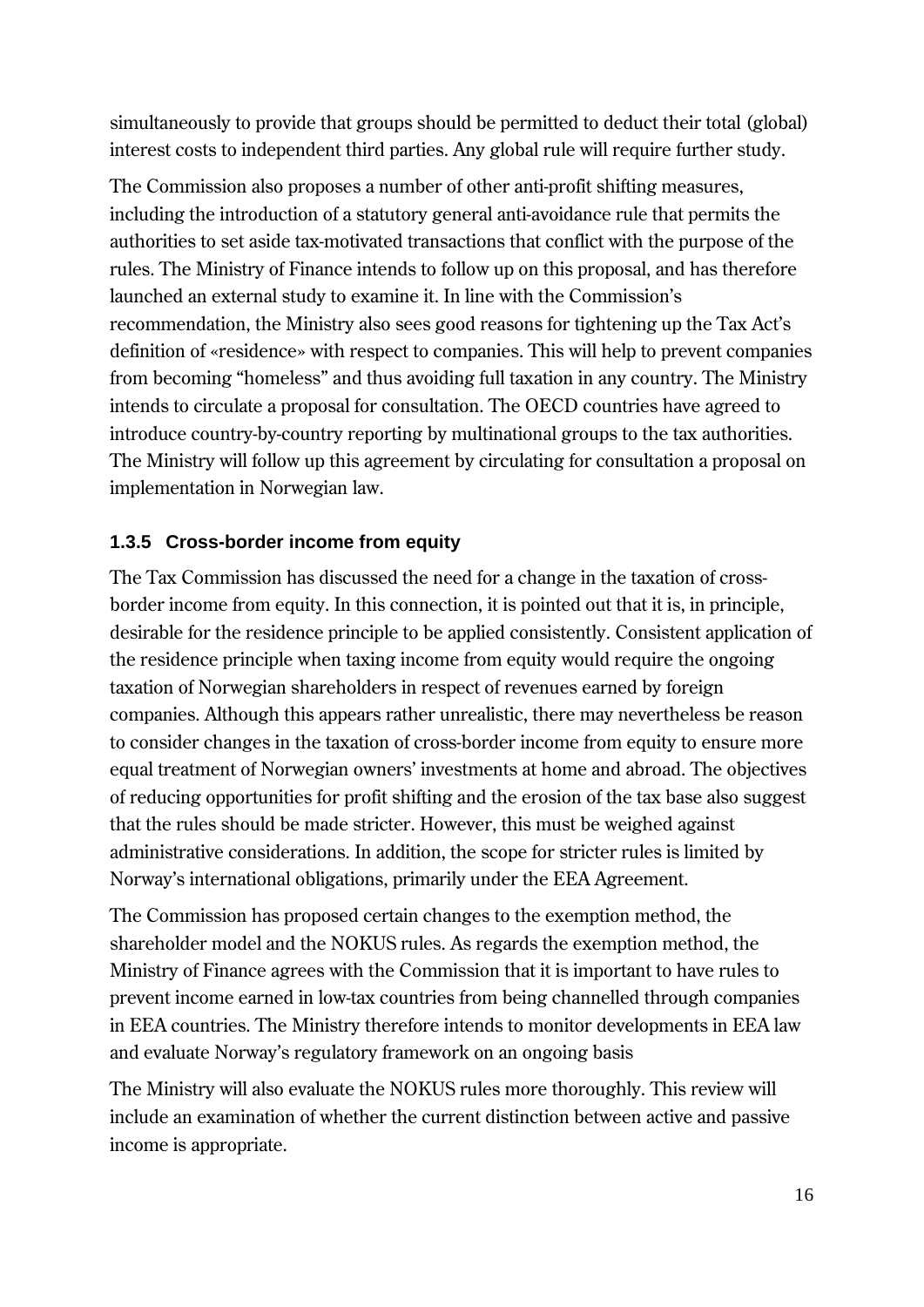The Commission also proposes repealing the rules on withholding tax on dividends distributed to shareholders resident in normal-tax countries. The reason given for the proposal is that it may have a positive effect on investment in Norway. However, in the Ministry of Finance's view it is important for Norway to have regulations to prevent, wherever possible, Norway from being used as a conduit country for profit shifting. The current rules governing withholding tax on dividends allow specific types of tax planning to be countered. The Ministry therefore considers that the current rules on withholding tax on dividends should be retained.

#### **1.3.6 Depreciation**

The depreciation rates for tax purposes applicable to businesses should generally correspond to the economic depreciation of the assets. Rates that depart significantly from economic depreciation will skew investment, both between different assets and between different industries. Although higher depreciation rates can improve post-tax profitability for those who benefit, excessively high depreciation rates will reduce the overall return and competitiveness of the economy.

The Government gave the Tax Commission a supplementary mandate asking it to review the system of depreciation for tax purposes. The Commission proposes retaining declining balance depreciation as the general rule for depreciation for tax purposes. The declining balance system is well established, and has significant administrative advantages over, for example, straight line depreciation.

The Commission points out that actual depreciation varies substantially between different types of assets. It is impossible to implement a system under which depreciation rates correspond to actual economic depreciation for every single asset. In practice, therefore, certain simplifications are necessary.

The information available on economic depreciation is deficient. It is also uncertain. The Commission considers empirical studies of economic life and certain other sources of information. Its review indicates that some depreciation rates in the Norwegian tax system are probably too high. Based on the available information, the Commission proposes, among other things, reversing the supplementary initial depreciation of 10 per cent for asset group d (machinery, etc.) and reducing the depreciation rate for asset group e (ships, rigs, etc.) from 14 per cent to 10 per cent.

Most of the parties that have submitted consultation comments support the basic principle that depreciation rates should be based on actual economic depreciation. However, views differ regarding the actual depreciation of different assets.

The Government wishes to reduce the level of taxes and strengthen the growth potential of the economy. Depreciation rates that deviate markedly from economic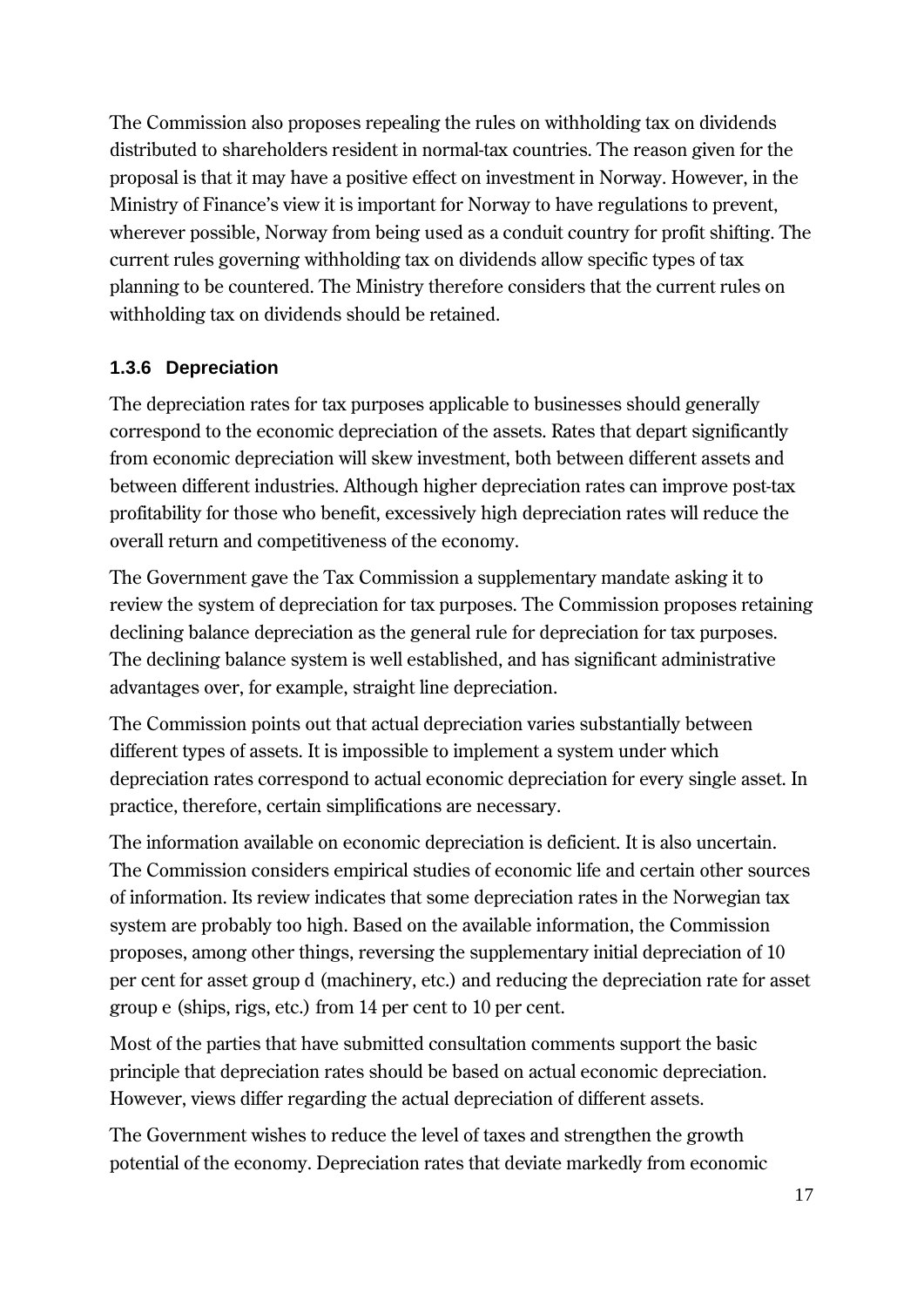depreciation will result in bad investments. This will reduce the overall return on investment. High depreciation rates only benefit certain capital-intensive industries. Industries where enterprises have few depreciable assets will not benefit from high depreciation rates. Given that the aim is to strengthen the growth potential of the economy, tax reductions should take the form of general lower tax rates, rather than selective reliefs through depreciation rates.

Although great uncertainty attaches to estimates of economic depreciation, the Tax Commission finds that the difference between actual depreciation and the rates for certain groups is so large that changes should be made. The Government proposes the implementation of most of the Commission's suggested changes to depreciation rates. Among other things, the supplementary initial depreciation for machinery should be reversed in 2017, and the depreciation rate for ships and certain types of buildings should be reduced. However, the objectives of simplicity and feasibility may indicate that asset groups should not be split up. Not least for this reason, the Government proposes somewhat less detailed rules than suggested by the Tax Commission.

#### **1.3.7 Taxation of the financial sector**

In principle, the financial sector is taxed like any other business activity. One important exception is that financial services are exempt from value added tax. The revenue loss resulting from the exemption has been estimated on an uncertain basis at around NOK 8 billion in 2014. The Financial Crisis Commission pointed out that the value added tax exemption for financial services has several undesirable aspects; see Official Norwegian Report (NOU) 2011: 1 *Better positioned against financial crises*. The exemption contributes to an undesirable distortion of production and consumption towards financial services, and it breaches the neutrality principle of the value added tax system.

The Tax Commission concludes that the financial sector should generally be taxed in the same way as other industries. If the corporate tax is reduced, this reduction should also apply to the financial sector. On the other hand, the financial sector should not be taxed more lightly than other sectors. The Commission therefore takes the view that further efforts should be made to resolve the problems associated with the current value added tax exemption for financial services. The Commission proposes that the value added tax base should be expanded to encompass financial services provided in return for specific considerations in the form of fees, commission, etc., for example general insurance. Further, tax should also be levied on margin-based income in the financial sector, such as interest margins (the difference between lending and borrowing rates).

Like the Commission, the Government is of the opinion that the financial sector should in principle be taxed like other industries. As the Commission points out, the exemption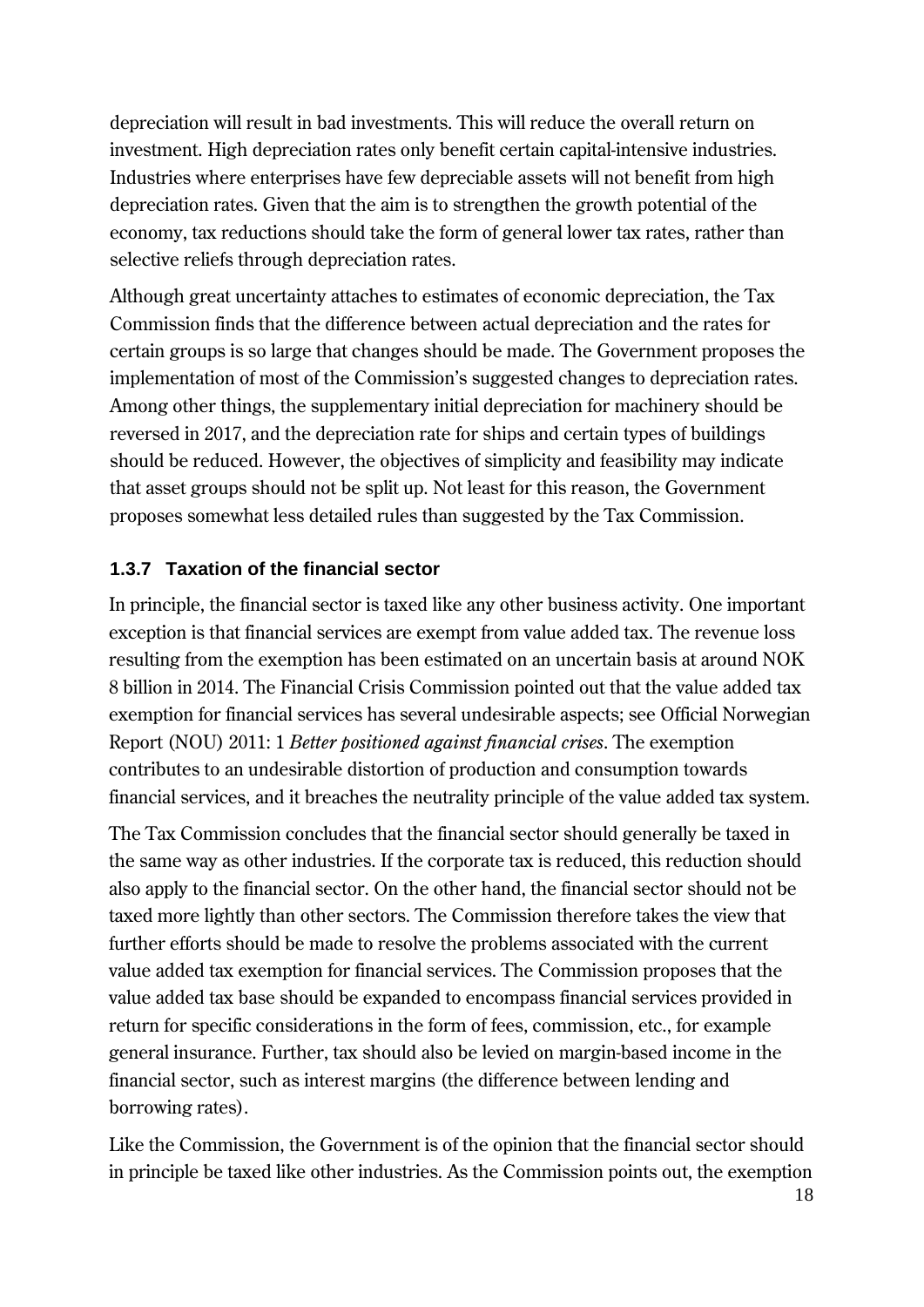of financial services from value added tax is undesirable in that it distorts production and consumption towards financial services, away from relatively more expensive, taxed goods and services. Moreover, in contrast to some other countries, the financial sector in Norway is not subject to any special taxes. Countries like France and Denmark have introduced additional taxes on wages or profits in financial undertakings. The reasons given for such additional taxation include the need to compensate for the value added tax exemption. Further, many EU member states levy special taxes on general insurance. Some countries tax financial transactions and 11 EU member states are cooperating with the aim of introducing a common financial transaction tax.

The Government considers that a tax should be introduced on the value added in financial service production. The value added tax based should be expanded to encompass financial services wherever practicable, i.e. to include financial services provided in return for specific considerations. A dedicated tax can be introduced for margin-based income. This tax should preserve as many of the neutrality characteristics of value added tax as possible. Neutral taxation demands a tax base that identifies the value added. This implies that, in principle, the tax base should only include the value added for private customers. Moreover, a neutral tax must allow for the exemption of exported financial services, whereas imports must in principle be taxed.

The Ministry of Finance has previously prepared a draft plan showing how as many as possible of these considerations can be safeguarded, see the bill and draft resolution on direct and indirect taxes and customs duties in 2014 (Prop. 1 LS (2013–2014)). However, a concrete proposal on legislation has yet to be drafted. This will be a difficult task. Although no completely neutral tax can be introduced in the short term, some of the NOK 8 billion tax expense should be recovered from the financial sector. When determining the level, consideration should be given to the scope for preserving neutrality characteristics. Value added tax on services on which fees are payable and a tax on margin-based income should be introduced simultaneously, and no earlier than 2017. A tax on margin-based income with good neutrality characteristics will be an international innovation, and the Ministry would emphasise that its development is demanding.

The Tax Commission states that capital gains and losses should generally be taxed upon realisation. However, in the case of the financial sector, the Commission has concluded that consideration should be given to whether gains and losses on financial instruments in banks should be crystallised annually on the basis of market value. In the Ministry's view, there are no grounds for introducing a special crystallisation principle for financial instruments in banks, etc. The Ministry therefore recommends that the realisation principle should remain the crystallisation rule for gains and losses on financial instruments.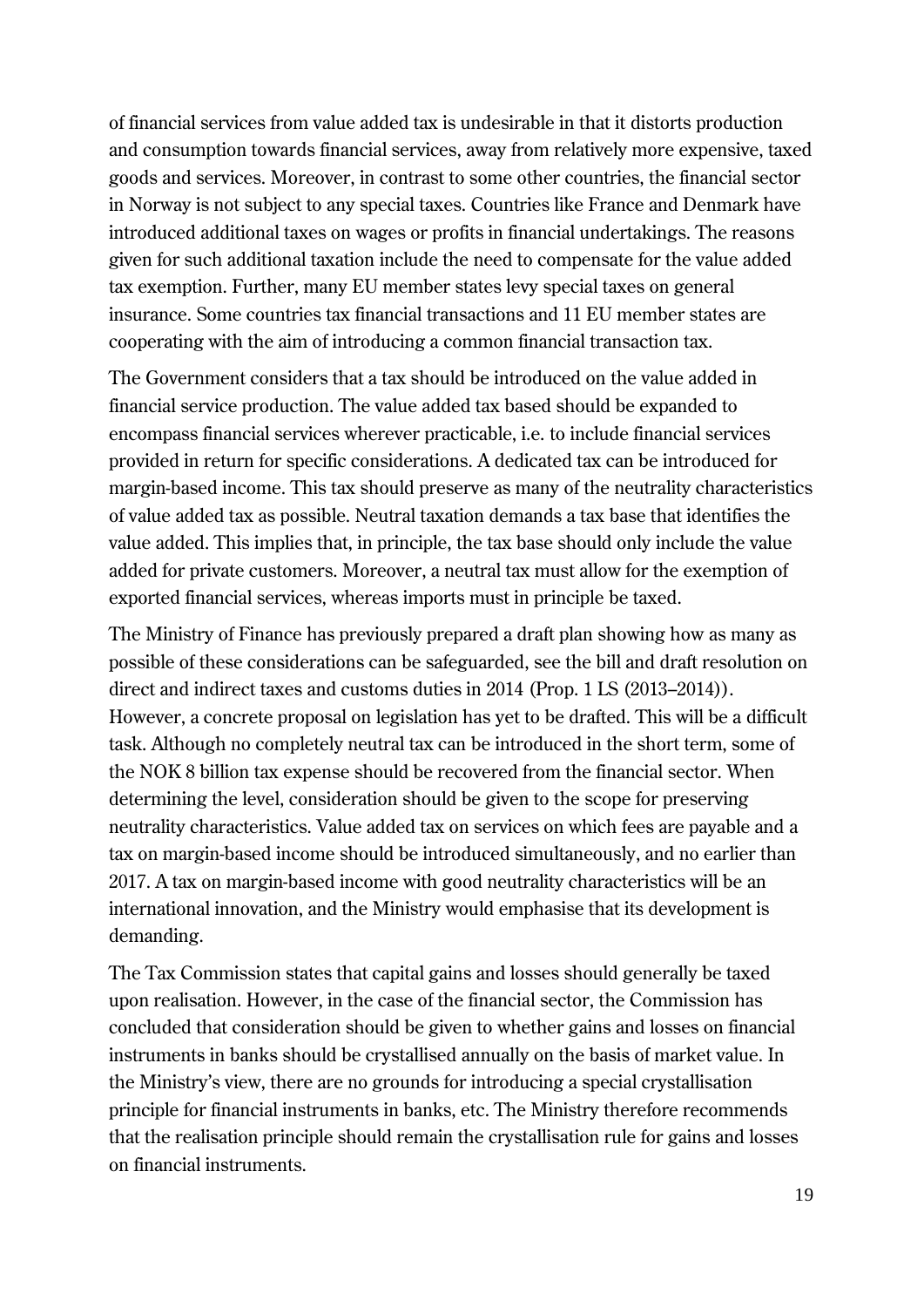#### **1.3.8 Tax on net wealth and property**

The Government gives priority to structuring the tax system so that it contributes to productive framework conditions for private ownership and stimulates innovation and investment in Norway. The net wealth tax has several weaknesses, as identified by the Tax Commission in its report. It undermines incentives to save, and saving is thus reduced. The skewed valuation of different assets plays a part in distorting investment away from business activity. This reduces the total return on savings. Norwegian owners have to pay net wealth tax on the value of their businesses even if these have not produced a return or profit in the tax year in question. This can present liquidity challenges. Net wealth tax may cause investors dependent on Norwegian equity funding to cancel projects that would otherwise be beneficial to society and create new jobs. Net wealth tax also makes it more difficult to keep businesses in Norwegian hands, since it is only levied on Norwegian owners.

The negative effects of the net wealth tax have been reduced by the changes made in the past two years, and will be reduced further through the proposals in the 2016 budget. The Government considers that the problematic aspects of net wealth tax imply that it should be cut further. The Government also intends to assess how reductions in the net wealth tax to a greater extent can benefit business capital.

The Tax Commission proposes a strong increase in the valuation of primary residences, from the current 25 per cent to 80 per cent. This would make net wealth tax payable on very many normal residential properties. The Government does not wish to increase taxes on people's homes, and will therefore retain the current low valuation of primary residences.

#### **1.3.9 Value added tax**

The Tax Commission takes the view that the sole purpose of value added tax should be to generate revenue for the State. The Commission points out that the current value added tax system, with its reduced rates, exceptions and exemptions, influences the composition of production and consumption. Moreover, reduced rates, exceptions and exemptions create delimitations that impose substantial administrative costs on businesses and the tax authorities. The Commission has stated that the value added tax system is largely unsuited to safeguarding distributional preferences, supporting individual groups, influencing the composition of consumption, etc.

The Commission proposes a dual-rate value added tax system in which the standard rate of 25 per cent is retained but the current zero rate on domestic sales and the lowest rate of 8 per cent are increased to 15 per cent, corresponding to the current rate on food. The Government shares the Commission's view that the purpose of value added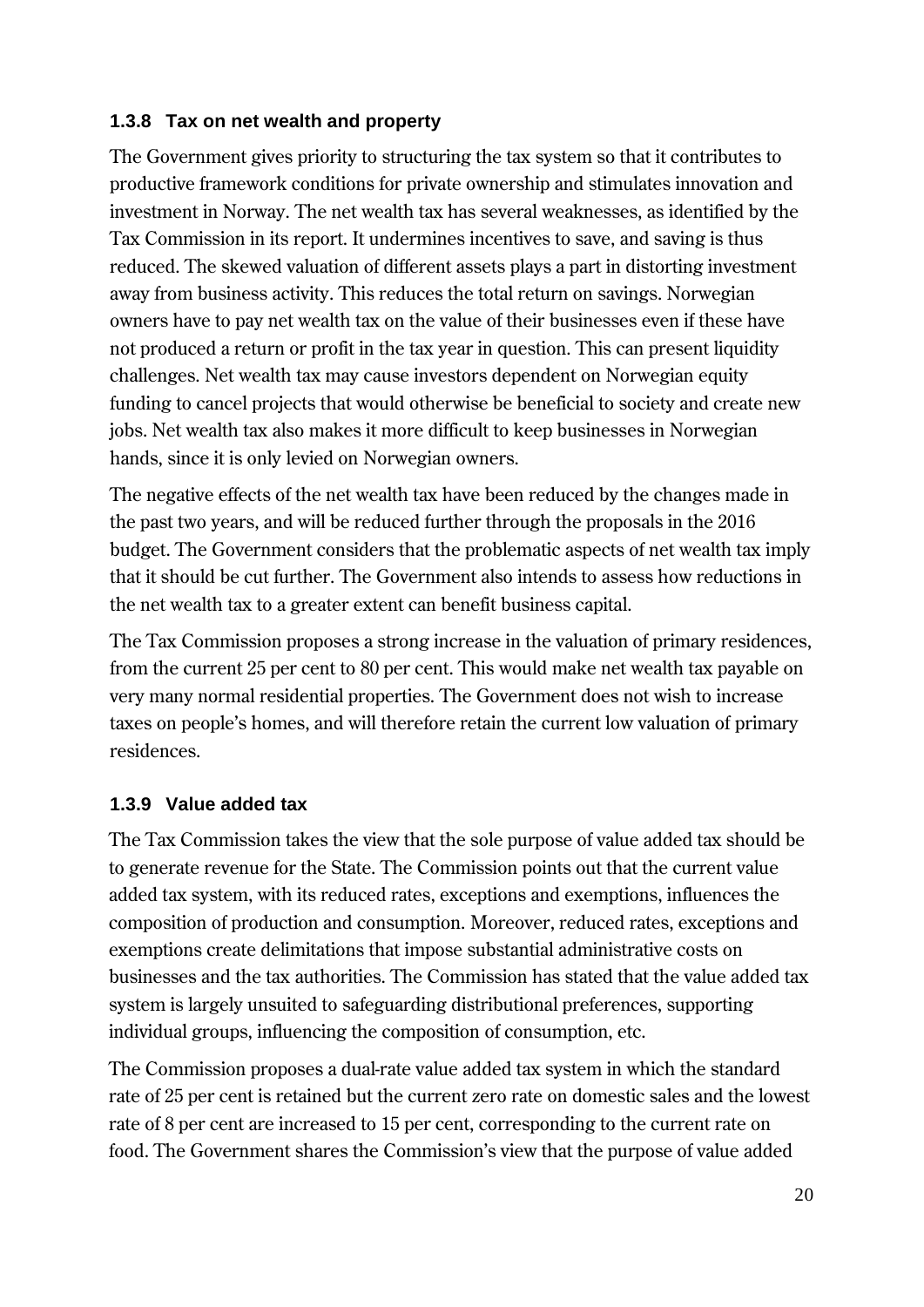tax should be to generate revenue for the State. The most effective way of achieving this at the lowest possible administrative cost is to have a simple system with as few exceptions as possible. The Government would point out that several processes are currently ongoing with respect to goods and services subject to the zero rate. These include electric cars, where ESA (EFTA Surveillance Authority) has approved the zero rate for electric cars, electric car batteries and electric car leasing agreements until 2017. Work is also continuing on the planned introduction of an exemption or reduced valued added tax rate for electronic news services. Accordingly, the Government does not wish to propose reversal of the zero rates at this time.

The reduced rate of 8 per cent applies to certain services such as passenger transport, accommodation, cinemas, public service broadcasting, museum entry, amusement parks and large sporting events. The low rate means that the taxpayer is only required to charge 8 per cent value added tax on sales, but still receives a deduction in respect of value added tax paid on purchases made for use in the business (generally 25 per cent). In other words, being subject to the low rate is highly beneficial. The 2016 budget proposes an increase of 2 percentage points in the rate, to 10 per cent.

An increase in the low rate may cause some increase in the price charged to consumers for the affected services. A price increase may reduce demand somewhat, and thus activity in the industries in question. However, an increased rate will not influence demand from businesses entitled to deduct value added tax. The same applies to demand from the municipal sector and the public administrative sector, which benefit from arrangements that neutralise value added tax. Overall, the Ministry of Finance is of the view that the negative impact on the affected parties will not be serious, particularly if the rate is escalated gradually.

In the public transport sector, compensation is paid so that price increases are largely avoided. Such compensation must comply with provisions in concluded agreements relating to the public purchase of passenger transport services. This applies to the purchase of passenger transport services from NSB AS (state owned railway company), local public transport (buses, boats and local trains), ferries linking major and minor roads, certain air routes and the purchase of sea transport services on the Bergen – Kirkenes line from Hurtigruten ASA.

The Ministry will also consider the possibility of including additional areas which are currently excluded from the value added tax system, as proposed by the Commission.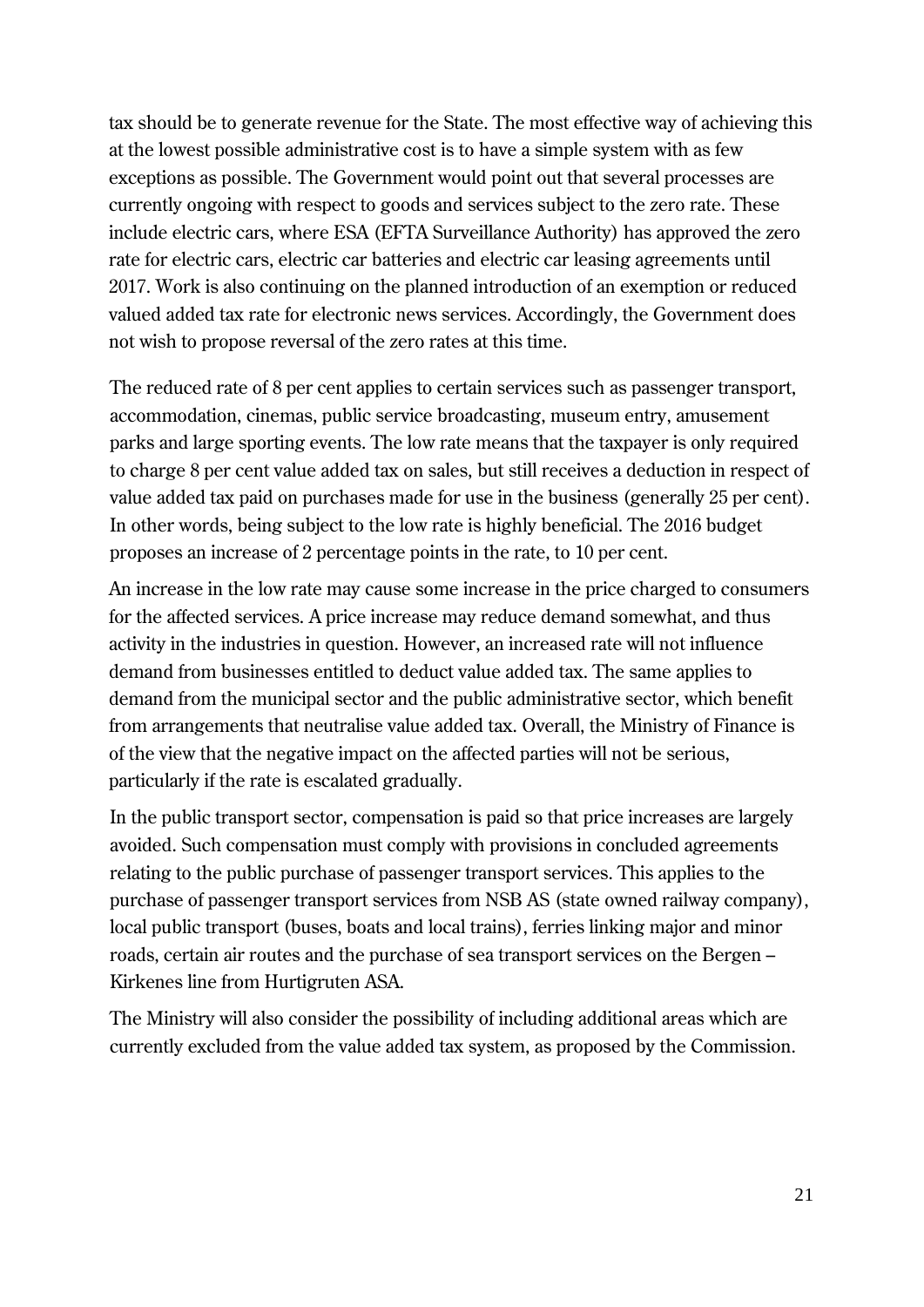## **1.4 Economic and administrative consequences**

In this white paper, the Government outlines a tax system that promotes economic growth, eases transformation and creates new jobs. The Government proposes that the corporate tax rate be reduced to 22 per cent over the three-year period 2016–2018, and that additional reductions be considered in light of developments in other countries. The Government proposes that the total marginal rate of tax on personal income to be reduced by at least 0.8 percentage points over this three-year period. Table 1 gives an overview over the outlined tax reform's effect on government revenue.

Reduced rates and more correct tax bases are the key to optimal use of resources. A broader, more correct tax base offers scope for cutting tax rates. Accordingly, the degree of willingness to expand the tax base and remove tax privileges determines how far the tax rate can be reduced.

Both the Tax Commission and the OECD argues that a shift from corporate taxes, taxes on savings and taxes on labour to other direct and indirect taxes promotes economic growth. The Government agrees that corporate tax as a whole should be reduced, but also sees several good reasons why some of the rate reduction should be funded within the corporate sector. Correspondingly, tax reductions should be granted to broad groups of personal taxpayers, but primarily in the form of cuts in the marginal tax on work and saving. Figure 5 illustrates the distributional effects of the tax reform.



Figure 5. Tax reductions as percentage of gross income for different income brackets (deciles based on equivalent gross income). Personal taxation under the Solberg Government's outlined tax reform<sup>1</sup> compared to the benchmark system for 2016. Per cent